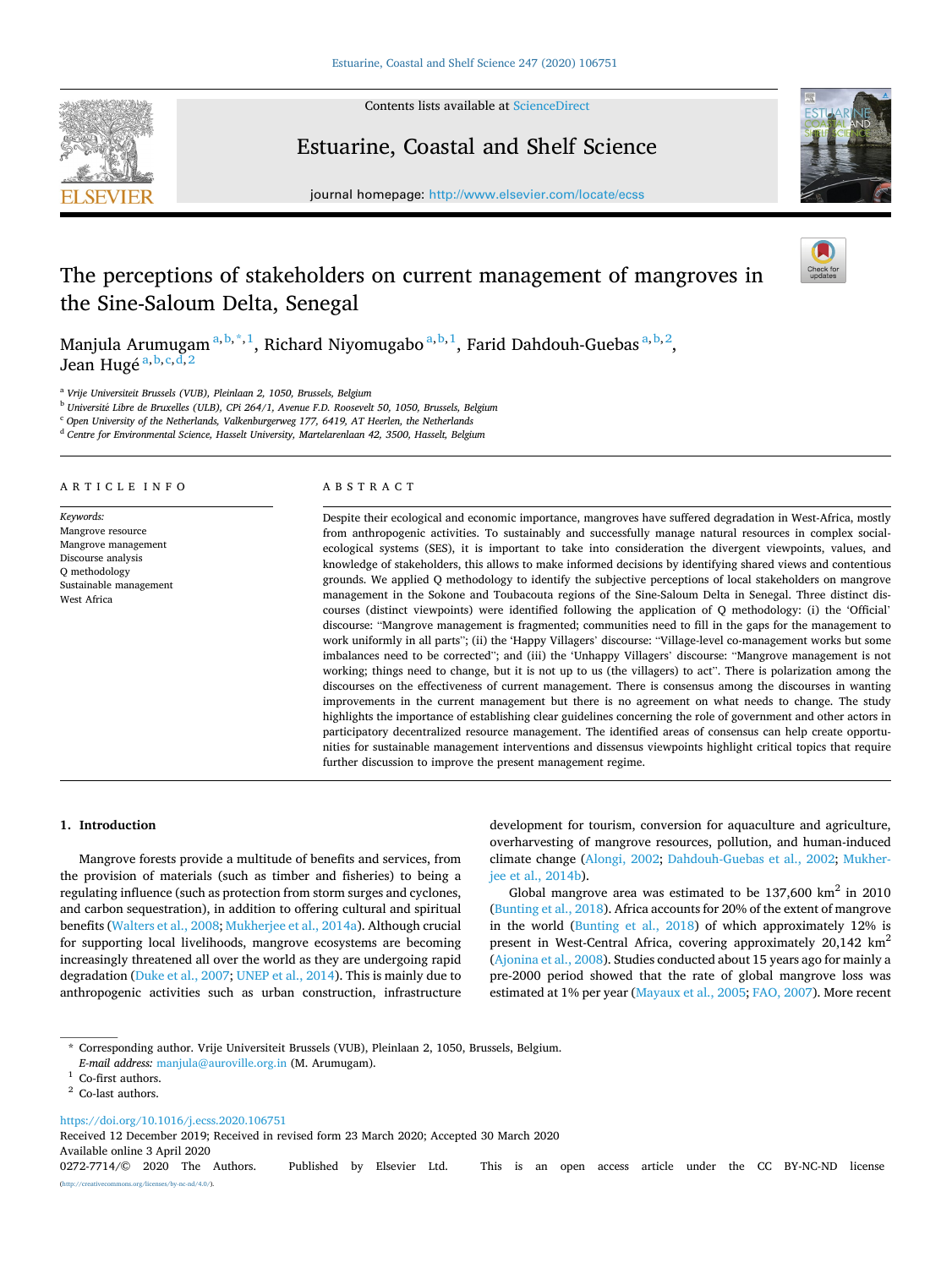studies covering the post-2000 period indicate that the rate of global mangrove loss continues at a decreased rate of 0.16–0.39% per year ([Hamilton and Casey, 2016\)](#page-9-0). Although the rate of global mangrove loss has declined, the future of global mangrove still remains uncertain as new territories of deforestation are opening up, mainly in Southeast Asia and West Africa [\(Hamilton and Casey, 2016](#page-9-0); [Friess et al., 2019](#page-9-0)). The threats to mangroves continue despite global conservation and rehabilitation efforts.

Though there is an ever-increasing amount of scientific literature and knowledge available today, which highlights the extent of the degradation and identifies its main proximate drivers, this alone seems insufficient in curbing the problem of global mangrove loss [\(Vande](#page-10-0)  [Velde et al., 2019](#page-10-0)). The strategy of solely emphasizing the ecological functions of mangroves also seems inadequate especially, when drivers of natural resource management decisions, such as the divergent viewpoints of stakeholders and their interests, are insufficiently acknowledged ([Rose, 2014\)](#page-10-0). The key to mangrove conservation and restoration is a sustainable management regime, in which community involvement is deemed fundamental ([Abdullah et al., 2014](#page-9-0); Hugé et al., 2016). The social-ecological costs and benefits of various mangrove management regimes differ, and need to be assessed ([Van Oudenhoven et al., 2015](#page-10-0)), especially as there is increasing advocacy to move more towards a decentralized resource management system ([Larson and Soto, 2008](#page-9-0); [Datta et al., 2012](#page-9-0)).

Decentralization, i.e. the delegation of power from a center to lower decision-making levels, and community co-management, are commonly seen as pathways to improve ecosystem health and promote sustainable management by overcoming problems related to enforcement, transparency, and natural resource management and government [\(Edmunds](#page-9-0)  [and Wollenberg, 2003](#page-9-0); [Sudtongkong and Webb, 2008;](#page-10-0) [Webb and Shi](#page-10-0)[vakoti, 2008\)](#page-10-0). In order for decentralization or community-based management to work effectively, stakeholders need to be involved in decision-making. This requires taking into consideration their values, interests, and opinions [\(Forrester et al., 2015\)](#page-9-0). Understanding the interests of a diverse range of stakeholders and how and why a resource should be managed in a way that takes their interests into account, can ideally lead to the adoption of a more effective strategy for the conservation and management of mangrove resources ([Dryzek, 2005;](#page-9-0) [Mace,](#page-9-0)  [2014;](#page-9-0) [Tallis and Lubchenco, 2014;](#page-10-0) Hugé et al., 2016).

As the mangrove forests in the region of Sine-Saloum Delta are not managed according to a uniform management regime nor by a single management body (due to the decentralization policy in place), it has become essential to map the divergent viewpoints of the local stakeholders to assess how the people perceive the current management. It is the hypothesis of the authors that this is key to identifying common ground that can help establish a local management regime that is sustainable from a social, ecological, and economic standpoint. The purpose of this study, therefore, is to identify the differences in perceptions among different stakeholder groups in regard to the management of mangrove resources in the region, and to investigate any misinterpretations that exist between them owing to a lack of understanding of and/or involvement in the management process. We utilized a systematic approach (Q methodology) to identify the similarities and differences in viewpoints among various stakeholder groups, in order to facilitate the complex decision-making process (Hugé et al., 2016; [Zabala et al., 2018; Vande Velde et al., 2019\)](#page-10-0).

#### **2. Conceptual framework**

Conservation and management are multi-dimensional concepts, and the evaluation of their effectiveness requires looking into human subjectivity and inter-subjectivity (Hugé et al., 2016). Local stakeholders' knowledge and values can be combined with scientific knowledge to design and apply effective and sustainable strategies for natural resource management ([Edmunds and Wollenberg, 2003](#page-9-0); [Webb and](#page-10-0)  [Shivakoti, 2008;](#page-10-0) [Vande Velde et al., 2019\)](#page-10-0). In order to foster a shared

understanding among stakeholders, it is essential to explore their attitudes and their differing perceptions of current mangrove management ([Hoang Hao and Takeda, 2015\)](#page-9-0). Mapping discourses in mangrove management allows us to locate points of connection between the identified discourses (interpreted perspectives on mangrove management and underlying values) and helps us determine the possible consequences of diverging perspectives on future natural resource management (Hugé et al., 2016). If changes are to be proposed to the existing management regime, this is crucial. Explicitly identified common ground can form the basis for concrete steps forward in the management process; analysis of dissensus points can indicate critical areas requiring further conversation [\(Redpath et al., 2013](#page-10-0)). While these conversations and collaborations are essential starting points, they do not guarantee sustainable mangrove-management strategies by themselves ([Redpath et al., 2013\)](#page-10-0). Collaborative efforts may be superficial or ineffective if conflicts of interest are left untouched, or as stakeholders may sometimes collaborate only to further their individual interests without a deeper commitment to solving the common problem ([Bodin, 2017\)](#page-9-0).

Senegal's decentralization policy allocates control of the land and the management of natural resources — including forest resources — to the local communities (region, municipality, and rural community) for all forest areas (including many protected areas) excluding classified forests, national parks, and strict nature reserves. The 1998 Senegal Forest Code adopts a participatory approach that promotes the involvement of the local population and transfers responsibility to local units for the management of forest resources ([Diaw, 2006](#page-9-0)). The management of the forests falling under the authority of a municipality or rural community is carried out by local entities according to a forest management plan prepared by the respective local entities, which is approved and supervised by the Regional Inspectorate. The State plays a major role in law enforcement and budget allocation and also acts as the main supervisory body of the local communities' exercise of authority. The national forest service and the Directorate of National Parks, with the decentralized structures, oversee the protection and management of strict nature reserves and national parks [\(Diaw, 2006](#page-9-0)).

The mode of intervention and the management of mangrove forests in Senegal is similar to that of other forest types. In principle, mangrove exploitation is restricted, and logging is prohibited in classified forest areas (biosphere reserves, strict nature reserves, national parks, etc). Where the mangrove forest falls outside of the classified areas permission from the competent local entities is required in order to access mangrove resources such as wood and fisheries ([Diaw, 2006\)](#page-9-0). Coastal populations are permitted to exercise their right of avail only to cut the trees to create poles for rebuilding their huts, though the law also allows them to gather forest products such as dead wood, and nuts, fruits and leaves for consumption upon obtaining permission from local authorities. Though the use of mangrove resources is regulated, the regulations often are not adhered to.

## **3. Methodology**

## *3.1. Description of the study area*

The study was conducted in the municipalities of Sokone and Toubacouta, Senegal. Sokone town (encompassing Ndangane village) (13◦46′ N, 016◦28′ W) was the main location of the study in the municipality of Sokone. In the municipality of Toubacouta the study was mainly based in Toubacouta village (13◦52′ N 016◦22′ W) and the surrounding villages of Badoudou, Soukouta, Limane, Diamaguiene, Diaglé, and Bambougar El-hadji (Diossong). The two municipalities are part of the large mangrove complex of the south-eastern part of the Sine-Saloum Delta. In the areas under study of Sokone and Toubacouta, the mangrove forest area (including the protected area not in the classified category) is managed by the respective municipalities working with the local populace, which is in line with Senegal's policy of decentralization. The protected forest area under the classified category is managed by the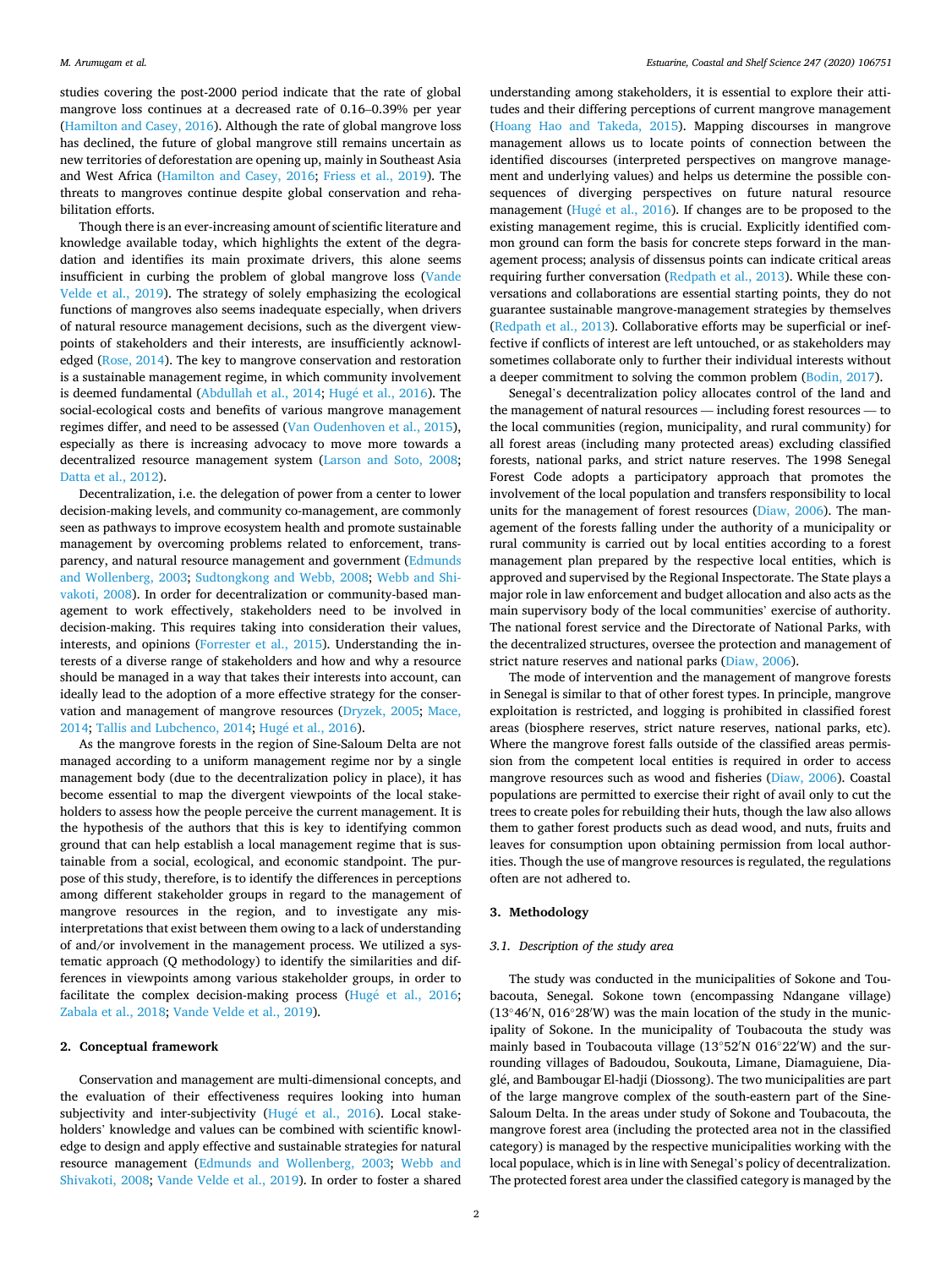Department of Water and Forest at the municipal level. The Marine Protected Area of Bamboung in Toubacouta (AMCPB) is managed by the local communities except for certain sections (e.g. the Fathala forest, a classified biosphere reserve included in the MPA of Bamboung) that are directly managed by the government (National Forest Service, the Department of National Parks (DPN) ([Cormier-Salem, 2014\)](#page-9-0).

## *3.2. Q methodology*

Q methodology provides insight into individual subjectivity and inter-subjectivity and combines both qualitative and quantitative research techniques and analysis in a structured manner that is statistically interpretable ([Barry and Proops, 1999;](#page-9-0) [Rastogi et al., 2013](#page-10-0); [Zabala et al., 2018\)](#page-10-0). It is highly recommended in decision-making contexts and it is less subject to biases such as group-think and the dominance effect [\(Mukherjee et al., 2018](#page-9-0)). Q methodology gets its strength by combining qualitative interpretation with statistics. It is often used in the fields of social, environmental, and health sciences and is now being increasingly used in natural resource management studies as well [\(Sandbrook et al., 2011](#page-10-0); [Watts and Stenner, 2012; Zabala et al.,](#page-10-0)  [2017\)](#page-10-0). Q methodology encourages people to identify the issues and topics that are of importance to them, and thus serves to highlight the numerous subjective yet distinct views among stakeholders ([Sandbrooks](#page-10-0)  [et al., 2011](#page-10-0)). Q is a powerful methodology which is being increasingly used to map the perspectives of stakeholders and to capture the plurality of viewpoints (Hugé et al., 2016; [Zabala and Pascual, 2016](#page-10-0); Zabala et al., [2018\)](#page-10-0).

#### *3.3. Data collection*

#### *3.3.1. Concourse and Q set design*

The first step in Q methodology is the preparation of a concourse, a body of background information on the topic of interest. This is then reduced to a handful of select statements known as the 'Q set'. The concourse in this study was prepared through a literature review and from 'grey literature' — non-governmental organisation (NGO) reports, tourist pamphlets, community reports, etc. The scientific literature research was carried out on Web of Science and Researchgate by using the following keywords: conservation of mangroves; conservation of mangroves in Senegal and Sine-Saloum Delta; management of mangroves; management of mangroves in Sine-Saloum Delta; threats to mangroves; threats to in West Africa. Following this, the concourse was put through a structured filtering process to reduce it to a manageable set of statements, following the method used by [Sandbrook et al. \(2011\)](#page-10-0)  and by [Benitez-Capistros et al. \(2016\).](#page-9-0) Finally, 55 statements were identified and chosen as the 'Q set' that was subsequently provided to the participants. The concourse was reduced to the final 'Q set' of 55 statements by thematically sorting the statements (such as values, management, threats to mangroves, alternatives), following the qualitative coding approach as outlined by [Rose et al. \(2018\).](#page-10-0) Statements expressing the same value or viewpoints were summarised into one overarching statement and included in the 'Q set' ([Van Exel and De](#page-10-0)  [Graaf, 2005](#page-10-0); [Watts and Stenner, 2012\)](#page-10-0). A pilot test was conducted at ULB's (Université Libre de Bruxelles) laboratory and the statements were modified based on the feedback received.

#### *3.3.2. Selection of participants*

The next step is to conduct a stakeholder identification exercise. Typically, Q methodology does not need a large number of participants but rather a diverse group, so they may represent different viewpoints ([Benitez-Capistros et al., 2016;](#page-9-0) Hugé et al., 2016; [Zabala et al., 2018](#page-10-0)). These selected stakeholders (the P-set) are individually asked to rank the 'Q set' statements according to their perspectives and values, and thus produce arrangements of statements that are unique to each participant ('Q sorts'). The different participant rankings or 'Q sorts' are compared with each other and analysed through a correlation matrix in order to

reveal the clusters of like-minded opinions. These factors are then interpreted, and the explanatory discourses are formed by the process of qualitative analysis based on the post-sorting interviews.

For this study we identified 30 stakeholders representing diverse viewpoints, and interviewed them using Q. The Sokone municipality provided the research team with a letter of permission to conduct research in the area, as part of the existing collaboration between the Sokone municipality and Belgian Zemst municipality. The Sokone municipality contributed to stakeholders identification. This study was conducted in agreement with the ULB (Université Libre de Bruxelles) ethical guidelines regarding interviews. Each participant who took part in this study, was informed about the objectives of this study. Anonymous data analysis was guaranteed. Every participant participated voluntarily (some of them sent their consent via emails to the authors and others gave it verbally to the authors (their consent was recorded as part of the Q interview)). In Q, mapping the diversity of opinions is more important than having a representative set of participants per se  $(Hug\acute{e}$  $(Hug\acute{e}$ [et al., 2016\)](#page-9-0). The stakeholder selection aimed to ensure that a diversity of stakeholders was included representing an array of perceptions. The stakeholders included representatives of different sectors, such as public administration (the Senegalese Agency for Water and Forests (for the Sokone and Toubacouta regions); the Environmental Protection Agency; the Sokone and Toubacouta Department for Tourism/Ecotourism; the Department of Fisheries Control; municipal agents; NGOs; members of JICA (the Japanese International Cooperation Agency), and other developmental agencies. Members of scientific research institutes, as well as grassroots community organizations such as women's associations, fishermen's associations and youth associations, village leaders, and concerned local communities, were also included in the study. Table 1 lists the characteristics of the Q participants involved in this study.

#### *3.3.3. Q sorting*

The selected participants were given the 'Q set' of 55 statements (as separate, numbered laminated cards) and were asked to rank the statements on a Likert scale from  $-3$  to  $+3$  on a chart according to their degree of agreement, wherein +3 represented the highest degree of agreement and − 3 indicated the lowest degree of agreement. The chart contained a matrix of an almost normal 'forced' distribution produced on it, similar to the procedure carried out by  $Hugé$  et al. (2016). This captures the viewpoints and perspectives of the participants well as it forces them to prioritize their views and perceptions (through the statements) relative to each other and to rank them accordingly ([Watts](#page-10-0)  [and Stenner, 2012](#page-10-0)). Forced-choice distribution is commonly used in many Q methodology studies ([Cuppen et al., 2010;](#page-9-0) Hugé et al., 2016). Following the Q sorting exercise, post-sorting qualitative interviews were carried out with the participants in order to obtain more clarity on their viewpoints. The interviews serve to develop the narrative that

**Table 1** 

Characteristics of Q participants (Px indicates the participant identification code, used in result).

| Category                                                   | Number of Q participants (P) |
|------------------------------------------------------------|------------------------------|
| Officials                                                  |                              |
| Water and Forestry Department (P1, P7, P13, P21, P30) 5    |                              |
| Management of MPAs (P3, P22, P26)                          | 3                            |
| Department of Environment (P11, P15, P29)                  | 3                            |
| Department of Fisheries and Fishery Control (P10, P12) 2   |                              |
| Non-governmental organizations (NGOs) (P20, P25)           | 2                            |
| Scientists, researchers and consultants (JICA) (P14, P8) 2 |                              |
| Others                                                     |                              |
| Local leaders/representatives (P6, P16, P23, P28)          | 4                            |
| Fishermen/women (P4, P17, P9)                              | 3                            |
| Ecotourism (P2, P27, P24)                                  | 3                            |
| Women union representatives (P5, P18, P19)                 | 3                            |
| Total                                                      | 30                           |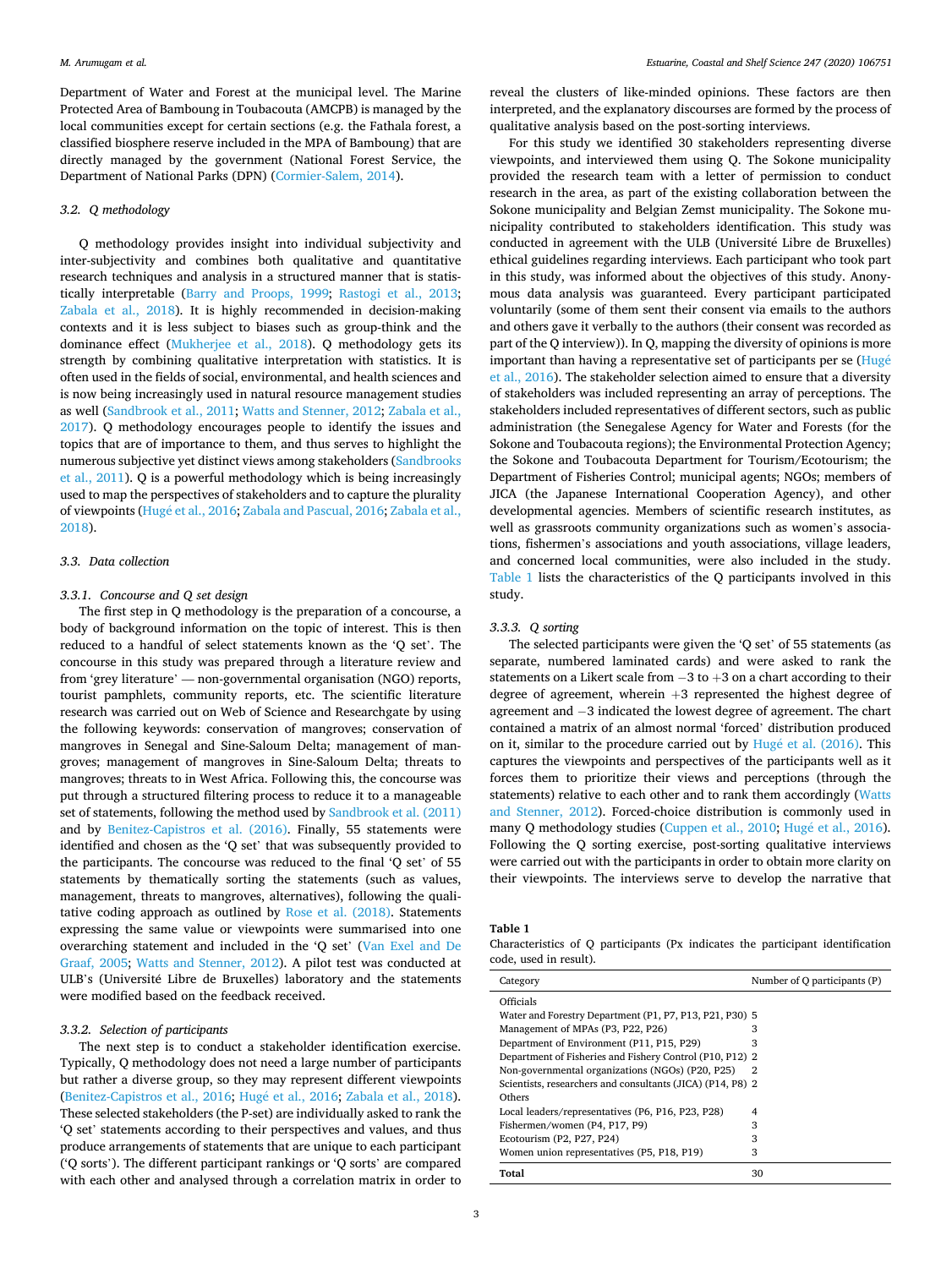represents the viewpoints, which are coded as factors resulting from the analysis of the Q sorts.

## **4. Analysis**

Data analysis was carried out with R software ([R Development Core](#page-9-0)  [Team, 2012\)](#page-9-0) using the 'Q method' package ([Zabala, 2014\)](#page-10-0). Through Principal Component Analysis using the Kendall rank correlation coefficient (since multivariate normality assumption was not met), a correlation matrix between the Q sorts was obtained by comparing the association of each Q sort with every other Q sort. Based on this matrix of similarities between the Q sorts, the participants who had sorted the statements in a similar pattern were grouped together into the same factor or component by PCA, thus producing a manageable number of factors which represented the different and various viewpoints of the grouped participants. In Q methodology, the number of factors to extract and thus rotate, that highlight the synthesized overall shared views, needs to be determined. The factor extraction can be completed based on a number of traditional criteria used in Q methodology, namely Humphrey's Rule of Extraction (which states that the cross product of the two highest factor loadings should exceed the standard error by twice the value), the Kaiser-Guttman criterion based on eigenvalue, the total potential for variability that can be explained and even be based on interpretability (as provided by [Watts and Stenner, 2012](#page-10-0)). After extracting the decided number of factors and rotating them, it is important to calculate and check the number of participants significantly appearing on the same rotated factor. These participants can be grouped together since they share similar perspectives and their views can be used to develop the narrative for the discourse they represent.

Initially, eight factors were obtained with an eigenvalue (EV) *>* 1. Finally, we extracted and rotated five factors based on a combination of the traditional criteria explained above, additionally following the recommendation of [Watts and Stenner \(2012\)](#page-10-0) by retaining one factor per six or seven participants and considering the scree plot of the eigenvalues. Finally, only four factors were retained as different discourses and explained in detail, as only these factors had the minimum of two or more significantly loading participants (at p *<* 0.01 level,

**Table 2** 

| Varimax rotated factor matrix with factor loadings (performed in R studio); $(*)$ |
|-----------------------------------------------------------------------------------|
| indicates a loading Q-sort at $p < 0.01$ , denoting a factor-defining Q sort.     |

| O sort          | Factor 1     | Factor 2 | Factor 3 | Factor 4 |
|-----------------|--------------|----------|----------|----------|
| P <sub>1</sub>  | 0.21         | $0.55*$  | $-0.1$   | 0.05     |
| P <sub>2</sub>  | 0.38         | 0.35     | 0.23     | $-0.03$  |
| P <sub>3</sub>  | $0.76*$      | 0.18     | 0.11     | 0.12     |
| P <sub>4</sub>  | 0.04         | $0.54*$  | 0.33     | $-0.01$  |
| P <sub>5</sub>  | 0.2          | 0.09     | $0.71*$  | 0.04     |
| <b>P6</b>       | 0.51         | 0.3      | 0.42     | 0.1      |
| P7              | 0.14         | 0.1      | 0.19     | $0.50*$  |
| P8              | 0.28         | 0.11     | $0.52*$  | 0.32     |
| P10             | 0.18         | 0.01     | 0.31     | $0.64*$  |
| P11             | $-0.06$      | 0.09     | $-0.1$   | $0.74*$  |
| P12             | 0.26         | 0.39     | $-0.08$  | 0.31     |
| P13             | 0.39         | $-0.01$  | 0.45     | 0.09     |
| P14             | $0.79*$      | 0.13     | 0.17     | 0.04     |
| P15             | 0.26         | 0.4      | 0.28     | 0.23     |
| P <sub>16</sub> | $\mathbf{0}$ | 0.27     | $0.72*$  | 0.23     |
| P17             | 0.36         | 0.28     | 0.2      | 0.49     |
| P18             | $-0.05$      | $0.57*$  | 0.21     | 0.27     |
| P19             | 0.21         | $0.75*$  | 0.12     | 0.06     |
| P <sub>20</sub> | $-0.07$      | $0.60*$  | 0.11     | 0.07     |
| P21             | $0.59*$      | $-0.12$  | 0.11     | 0.23     |
| P <sub>22</sub> | $0.63*$      | 0.26     | 0.09     | 0.16     |
| P <sub>23</sub> | 0.26         | 0.01     | 0.3      | $0.47*$  |
| P <sub>25</sub> | $\mathbf{0}$ | 0.02     | 0.15     | 0.09     |
| P <sub>26</sub> | 0.32         | 0.27     | 0.01     | 0.36     |
| P <sub>27</sub> | 0.32         | $0.60*$  | 0.23     | 0.04     |
| P <sub>29</sub> | 0.46         | 0.4      | 0.46     | 0        |
| P30             | 0.44         | 0.19     | 0.38     | 0.14     |

threshold value = 2.58  $*1/\sqrt{ }$  (number of statements = 55) =  $\pm 0.34$ ; [Brown, 1980\)](#page-9-0) [\(Benitez-Capistros et al., 2016](#page-9-0); Hugé et al., 2016). Table 2 shows the Q sorts that 'load' significantly on a specific factor (marked by an asterisk ('\*'), which epitomizes the extent to which a respondent (an individual Q-sort) is associated with a particular factor. These factor-defining Q sorts exclude confounder loaders who load in more than one single factor. The most commonly used 'Varimax' (orthogonal) rotation was carried out to maximize the variation within the groups ([Zabala, 2014\)](#page-10-0). The discourses were made with the help of the post-sorting interviews ([Watts and Stenner, 2012](#page-10-0)) taking into account the Z scores (the weighted averages of the ranks given to each statement by the participants grouped together in a factor) and the factor arrays of each individual statement (shown in [Fig. 1\)](#page-4-0).

#### **5. Results**

Although initially 30 participants were included in the Q exercise, participants P9, P24, and P28 were left out of the analysis as their ranking and responses were inconsistent. In other words, their ranking, and their arguments (given in the post-sorting interview) were not matching. These participants found the Q sorting exercise difficult to execute; owing to their social and educational background, they had trouble understanding certain key terms. Upon completion of the rotation and extraction process, four factors were retained out of the initial five factors, explaining nearly 46% of the total variance, which is well above the 35–40% range of explained variance suggested by [Watts and](#page-10-0)  [Stenner \(2012\)](#page-10-0). [Table 3](#page-4-0) illustrates the degree to which the factors are co-related. Although the factors' Z scores are moderately co-related, the Q methodology allows for distinguishing between the factors through an interpretative approach based on the qualitative section. The inter-factor correlation matrix may also indicate that the four factors are alternate representations of a larger discourse [\(Watts and Stenner,](#page-10-0)  [2012\)](#page-10-0).

## *5.1. From factor to discourse*

The four statistical factors are developed into narrative discourses based on the qualitative information gathered through the interviews, after identifying patterns in the factors based on statement ranks ([Watts](#page-10-0)  [and Stenner, 2012\)](#page-10-0). The discourse development process also includes looking into distinguishing and significantly differing statements among the factors. The Q set of statements used, with their associated Z-scores for each factor, is presented in [Table 4](#page-5-0). The characteristics of the significantly loading participants for each factor are provided in [Table 5](#page-6-0).

*5.1.1. Discourse 1* – *official discourse* – *'current mangrove management is fragmented: government officials are doing a great job, but communities need to bridge the gap for management to work uniformly in all parts'* 

In total, 13.7% of the variance is explained by Factor 1 [\(Table 3](#page-4-0)). There are four participants significantly loading on Factor 1. This could be termed the 'official' discourse. All the participants significantly loading on this factor are formally educated officials involved in mangrove management. They value the mangroves first mainly for carbon storage and climate change mitigation, followed by storm protection, harbouring biodiversity, and the multiple other ecosystem benefits (e.g. timber, fuel wood, fish (nurseries) are also highly valued (S3, S2, S4, S1)). The discourse embodied by Factor 1 carries the idea that for the successful management and restoration of mangrove forests, local communities need to be more involved (S48). They agree that an active management of mangroves is needed to maintain ecosystem functions, goods, and services (S35). Discourse 1 also reflects the idea that the mangrove area is undergoing degradation in the region (S21).

Participants defining Discourse 1 embody the idea that parts of the mangrove area in the region are not managed well. P3 states "*Current management is erratic which only works in parts*". P3 further explains that different parts of the mangroves of Sine-Saloum Delta come under the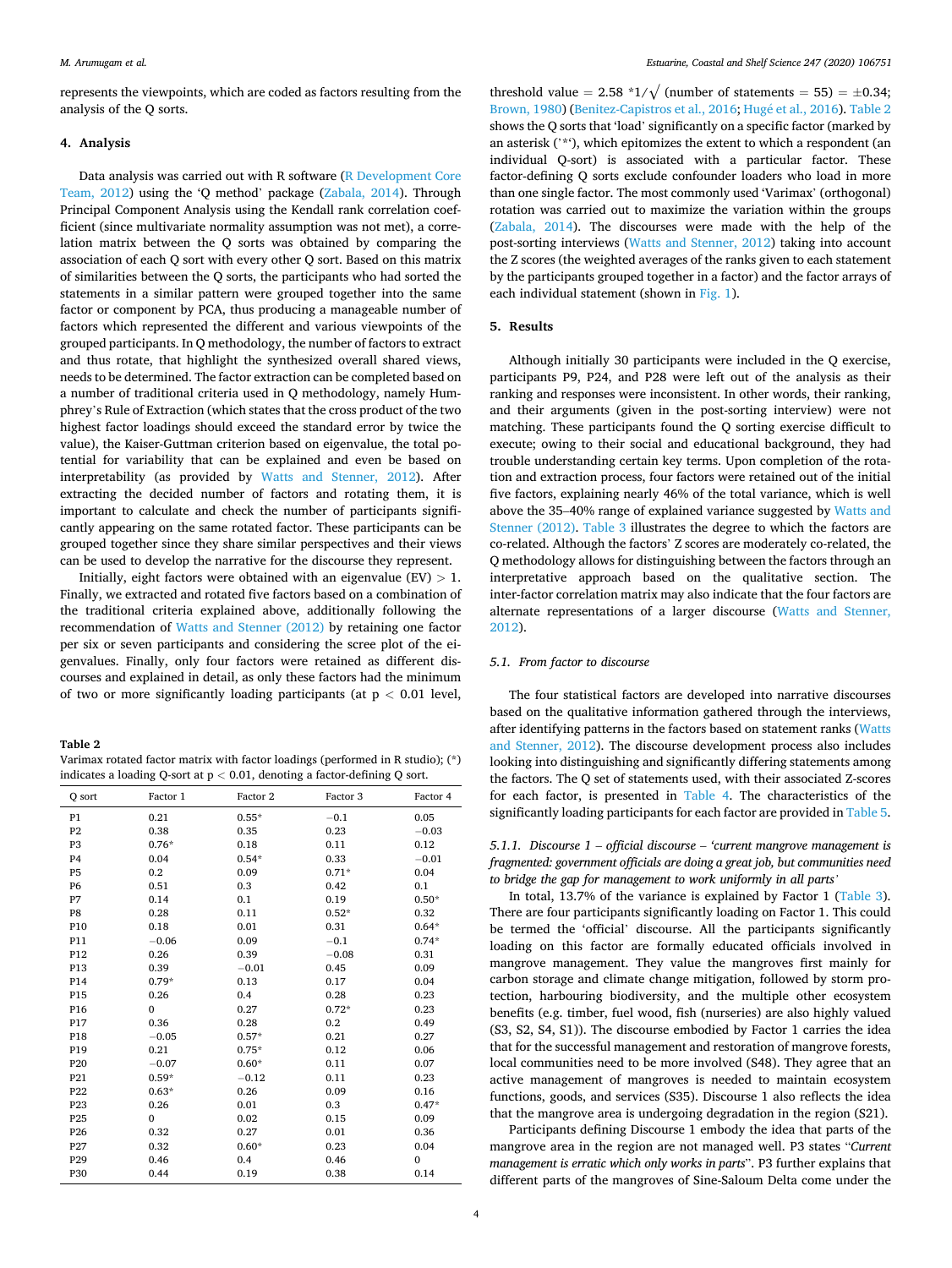<span id="page-4-0"></span>

|      |      |      | Factor 1       |              |                |    |      |                |              | Factor 2     |                |                |                |
|------|------|------|----------------|--------------|----------------|----|------|----------------|--------------|--------------|----------------|----------------|----------------|
| -3   | $-2$ | $-1$ | 0              | 1            | $\overline{2}$ | 3  | -3   | $-2$           | $-1$         | 0            | $\mathbf{1}$   | $\overline{2}$ | 3              |
| 13   | 10   | 5    | 6              | 7            | $\mathbf{1}$   | 3  | 5    | 6              | $\mathbf{1}$ | 8            | $\overline{2}$ | 4              | 3              |
| 28   | 27   | 9    | 8              | 14           | 2              | 21 | 27   | 13             | 10           | 15           | 9              | 16             | $\overline{7}$ |
| 33   | 30   | 11   | 12             | 17           | 4              | 35 | 28   | 26             | 14           | 22           | 11             | 19             | 12             |
| 45   | 37   | 18   | 24             | 19           | 15             | 48 | 33   | 29             | 21           | 23           | 17             | 41             | 48             |
|      | 43   | 23   | 25             | 22           | 16             |    |      | 32             | 24           | 25           | 18             | 42             |                |
|      | 47   | 26   | 29             | 31           | 20             |    |      | 34             | 30           | 36           | 20             | 53             |                |
|      | 52   | 38   | 34             | 32           | 46             |    |      | 43             | 31           | 38           | 35             | 55             |                |
|      |      | 39   | 36             | 41           |                |    |      |                | 45           | 39           | 37             |                |                |
|      |      | 40   | 42             | 44           |                |    |      |                | 47           | 40           | 44             |                |                |
|      |      | 54   | 49             | 50           |                |    |      |                | 49           | 52           | 46             |                |                |
|      |      | 55   | 51             | 53           |                |    |      |                | 51           | 54           | 50             |                |                |
|      |      |      | Factor 3       |              |                |    |      |                |              | Factor 4     |                |                |                |
|      |      |      |                |              |                |    |      | $-2$           |              |              |                |                | 3              |
| $-3$ | $-2$ | $-1$ | $\mathbf 0$    | 1            | $\overline{2}$ | 3  | $-3$ |                | $-1$         | 0            | 1              | $\overline{2}$ |                |
| 5    | 6    | 11   | $\overline{2}$ | $\mathbf{1}$ | 4              | 35 | 18   | $\overline{2}$ | 8            | $\mathbf{1}$ | 3              | $\overline{7}$ | 4              |
| 30   | 10   | 13   | 8              | 3            | $\overline{7}$ | 49 | 25   | 5              | 13           | 6            | 20             | 9              | 12             |
| 32   | 26   | 19   | 14             | 9            | 15             | 52 | 40   | 10             | 21           | 11           | 24             | 15             | 31             |
| 37   | 27   | 25   | 18             | 12           | 24             | 53 | 45   | 19             | 23           | 14           | 30             | 42             | 48             |
|      | 36   | 28   | 20             | 16           | 42             |    |      | 22             | 26           | 16           | 32             | 50             |                |
|      | 46   | 29   | 21             | 17           | 48             |    |      | 34             | 27           | 17           | 35             | 52             |                |
|      | 39   | 31   | 22             | 23           | 55             |    |      | 55             | 28           | 29           | 37             | 53             |                |
|      |      | 34   | 33             | 41           |                |    |      |                | 33           | 38           | 41             |                |                |
|      |      | 40   | 38             | 44           |                |    |      |                | 36           | 39           | 44             |                |                |
|      |      | 43   | 45             | 50           |                |    |      |                | 51           | 43           | 54             |                |                |

**Fig. 1.** Contains the ideal-typical Q sort or the socalled factor array for each factor. The factor array appears to be a single complete Q sort as it is a merged average rank of each statement for each factor of the significantly loading participants' Q sorts. The second row from the top constitutes the Likert Scale by which participants were required to rank statements. The statements (represented in numbers) have been sorted under each scale according to their degree of agreement (ranked  $+1$  to  $+3$ ), disagreement (ranked  $-1$  to − 3) or neutrality (ranked 0) for factor 1, 2, 3 and 4 respectively.

| Table 3                                                                                                          |  |  |
|------------------------------------------------------------------------------------------------------------------|--|--|
| Factor Z scores correlation, % of variance explained and number of Q sorts loading significantly at $p < 0.01$ . |  |  |

| Z scores                                     | Factor 1 | Factor 2 | Factor 3         | Factor 4                   | Variance Explained              | Number of loading Q sorts |
|----------------------------------------------|----------|----------|------------------|----------------------------|---------------------------------|---------------------------|
| Factor 1<br>Factor 2<br>Factor 3<br>Factor 4 |          | 0.4929   | 0.4392<br>0.4844 | 0.3816<br>0.3264<br>0.4686 | 13.76<br>12.32<br>10.61<br>8.66 |                           |

management of different municipalities/communes, and sometimes within a municipality some areas are managed by the local municipality while the other areas come under the direct management of the central government. According to P22, "*There is no single uniform process of management for the entire region equally*". P21 elaborates, "*The divisions in the management of mangrove areas across the region due to the decentralization process has led to the conservation and restoration measures to not be uniformly applied in the Sine-Saloum Delta*". P14 states, "*MPA and forest department managements make sure that the mangroves are protected but local village management units do not keep to the same standard*". Since the adherents of Discourse 1 are officials involved in mangrove management and conservation, it is not surprising to see that they support S46, which states "Current mangrove forest management involves protection while ensuring resource access (for local people)," highlighting that it is the case only in the mangrove area they are managing and they believe that this is not the case with the mangrove forest managed by the respective local municipalities.

Most of the participants acknowledge the occurrence of conflict between the local communities and Government officials, e.g. in regard to fishing in a certain area (S45). There is a general opinion that the rules and regulations regarding the use of mangrove resources are not followed well even if they are enforced (S37). As per the input from P6, the conservation effort is limited also because of the different access rules governing private and protected forests, he states "*A man who is fishing in*  *a restricted area upon being informed of the presence of a Government surveillance officer, moves a few meters away and fishes in the unrestricted area managed by the commune*". P6 calls for a co-ordinated and uniform management between the different mangrove areas while P14 expresses "*Local people, they have to be more responsible and not expect Government to do everything*".

# *5.1.2. Discourse 2* – *happy villagers* – *'mangrove management is working thanks to us, but some imbalances need to be corrected'*

Factor 2 explains 12.3% of the variance. There are six factor-defining participants associated with this discourse [\(Table 5](#page-6-0)). Most of the participants loading on this factor originate from Toubacouta village and the surrounding area. While Discourse 2 also highly stresses the importance of the involvement of local communities for the success of mangrove restoration (S48), the other main opinion governing Discourse 2 is that the mangroves are currently experiencing regrowth and regeneration due to replanting programs, mostly initiated by NGOs (S21, S12). This opinion distinguishes Discourse 2 from Discourse 1. Discourse 2 also embodies the idea that the mangroves are valued not only for the important role they play in the storage of carbon dioxide and mitigating climate change, but also for their function as a nursery for fish and shellfish, and in harbouring unique plants and animals (S3, S7, S4). Discourse 2 emphasizes that the management of mangroves is needed in order to maintain the proper functioning of the ecosystem, as well as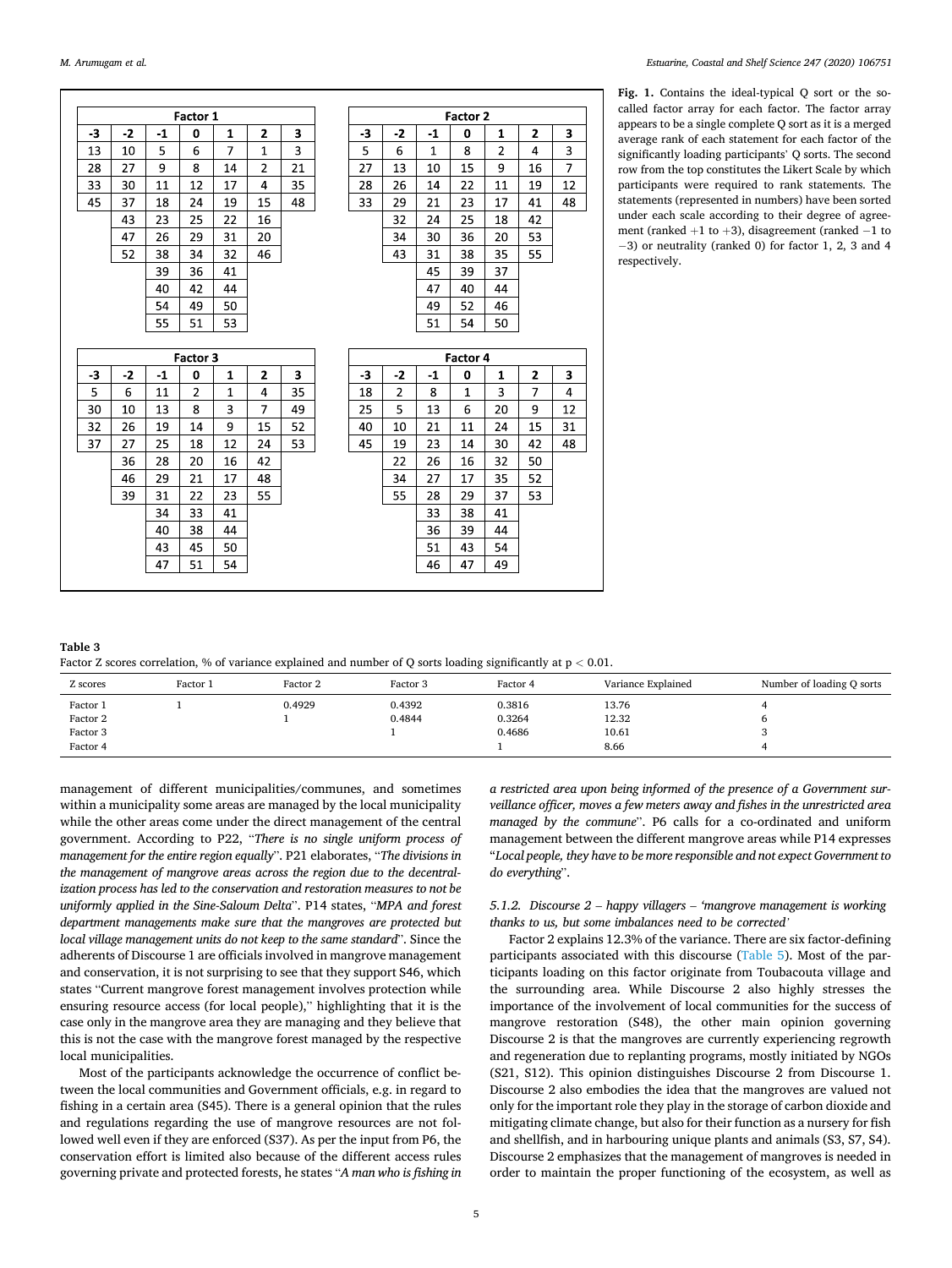## <span id="page-5-0"></span>*M. Arumugam et al.*

## **Table 4**

List of statements comprising the 'Q set'; Z-scores and ranks for each statement associated with each factor with superscript values representing the significantly differing statements from other factors.

| Statements      |                                                                                                                                                   | Factor 1         | Factor 2          | Factor 3               | Factor 4       |
|-----------------|---------------------------------------------------------------------------------------------------------------------------------------------------|------------------|-------------------|------------------------|----------------|
|                 |                                                                                                                                                   | Z-scores         | Z-scores          | Z-scores               | Z-scores       |
| S1              | Mangroves are important<br>because they provide<br>multiple ecosystem                                                                             | $1.16^{24}$      | $-0.48^{13}$      | $0.59^{2}$             | $-0.12^1$      |
| S <sub>2</sub>  | services (e.g. timber, fuel<br>wood, fish (nursery)).<br>Mangroves are most<br>important because they<br>provide protection<br>against floods and | $1.38^{34}$      | $0.78^{34}$       | $-0.14$ <sup>124</sup> | $-1.49^{123}$  |
| S <sub>3</sub>  | storms.<br>Mangroves are most<br>important because they<br>store carbon/ $CO2$ and                                                                | $2.12^{34}$      | 1.4               | $0.88^{1}$             | $0.81^{1}$     |
| S4              | mitigate climate change.<br>Mangroves are important<br>because they harbour<br>unique plants and<br>animals.                                      | 1.22             | 1.09              | 1.16                   | 1.5            |
| S <sub>5</sub>  | Mangroves are important<br>for construction timber.                                                                                               | $-0.49^{2}$      | $-1.52^1$         | $-1.32$                | $-0.91$        |
| S6              | Mangroves are important<br>for fuel wood.                                                                                                         | $-0.35^{2}$      | $-1.17^{14}$      | $-1.04$                | $-0.18^2$      |
| S7              | Mangroves are important<br>as a nursery for fish and<br>shellfish.                                                                                | $0.53^{2}$       | $1.38^{1}$        | 1.31                   | 1.04           |
| S8              | Mangroves are important<br>for traditional medicinal<br>uses.                                                                                     | 0                | 0.2 <sup>4</sup>  | 0                      | $-0.7^{2}$     |
| S9              | The mangroves have<br>regenerated in the past<br>few years in Sokone/                                                                             | $-0.84^{234}$    | 0.59 <sup>1</sup> | $0.75^{1}$             | $1.02^{1}$     |
| S10             | Toubacouta region.<br>The mangrove area is<br>regenerating due to<br>favourable climatic                                                          | $-1.17$          | $-0.65$           | $-1.31$                | $-1.32$        |
| S11             | changes.<br>The mangroves are<br>regenerating due to<br>conservation and<br>management of                                                         | $-0.91^{2}$      | $0.72^{134}$      | $-0.87^{2}$            | $-0.21^{2}$    |
| S <sub>12</sub> | mangroves.<br>The mangroves are<br>regenerating due to                                                                                            | $-0.11^{24}$     | 1.35 <sup>1</sup> | 0.72                   | $1.58^{1}$     |
| S <sub>13</sub> | replanting programs.<br>Mangrove expansion<br>hinders boat navigation                                                                             | $-1.43^{4}$      | $-1.174$          | $-0.59$                | $-0.31^{12}$   |
| S14             | in the bolongs.<br>Shrimp and oyster<br>production are declining                                                                                  | $0.96^{24}$      | $-0.83^{13}$      | $0.15^{2}$             | $-0.18^{1}$    |
| S15             | in Sokone region.<br>Fish and shellfish catch in<br>mangrove creeks<br>(bolongs) is declining<br>over the years in Sokone/                        | $1.09^{2}$       | $-0.09^{134}$     | $1.01^{2}$             | 1 <sup>2</sup> |
| S <sub>16</sub> | Toubacouta.<br>Sokone/Toubacouta<br>should be developed as a<br>major ecotourism<br>destination.                                                  | 1.1 <sup>4</sup> | 0.844             | 0.864                  | $-0.1^{123}$   |
| S17             | Ecotourism is needed to<br>inform people about<br>mangroves.                                                                                      | 0.63             | 0.794             | 0.72                   | $-0.02^{2}$    |
| S18             | Ecotourism in Sokone/<br>Toubacouta mangrove<br>forest creates a lot of jobs.                                                                     | $-0.8^{24}$      | $0.63^{14}$       | $-0.13^{4}$            | $-1.83^{123}$  |
| S <sub>19</sub> | Ecotourism allows for<br>fostering mangrove<br>conservation and                                                                                   | $0.84^{34}$      | $1.29^{34}$       | $-0.31^{12}$           | $-1.15^{12}$   |
| <b>S20</b>      | economic development.<br>The involvement of local<br>communities is important                                                                     | $1.16^{3}$       | $0.82^{3}$        | $-0.29^{12}4$          | $0.69^{3}$     |

*Estuarine, Coastal and Shelf Science 247 (2020) 106751*

**Table 4** (*continued* )

| Statements       |                                                    | Factor 1          | Factor 2          | Factor 3              | Factor 4             |
|------------------|----------------------------------------------------|-------------------|-------------------|-----------------------|----------------------|
|                  |                                                    | Z-scores          | Z-scores          | Z-scores              | Z-scores             |
|                  | for the success of tourism                         |                   |                   |                       |                      |
|                  | activities.                                        |                   |                   |                       |                      |
| S <sub>21</sub>  | The mangrove area is<br>undergoing degradation.    | $1.4^{234}$       | $-1^{1}$          | $-0.16^{1}$           | $-0.41$ <sup>1</sup> |
| S <sub>22</sub>  | Mangrove degradation is                            | 0.38 <sup>4</sup> | 0.35 <sup>4</sup> | $-0.15$               | $-1.02^{12}$         |
|                  | leading to sedimentation<br>of rivers and creeks   |                   |                   |                       |                      |
|                  | (bolongs) in Sokone/                               |                   |                   |                       |                      |
|                  | Toubacouta.                                        |                   |                   |                       |                      |
| S <sub>2</sub> 3 | Mangrove degradation is<br>due to unsustainable    | $-0.58^{3}$       | 0.1               | 0.44 <sup>1</sup>     | $-0.33$              |
|                  | exploitation by non-local                          |                   |                   |                       |                      |
| S <sub>24</sub>  | merchants.                                         | $-0.01^{3}$       | $-0.79^{3}$       | $1^{12}$              | $0.8^{12}$           |
|                  | Mangrove degradation is<br>due to cutting down the |                   |                   |                       |                      |
|                  | mangrove trees at the                              |                   |                   |                       |                      |
|                  | roots in order to harvest<br>oysters.              |                   |                   |                       |                      |
| S <sub>25</sub>  | Mangrove degradation is                            | 0.16 <sup>4</sup> | $-0.264$          | $-0.72^{4}$           | $-2.09^{123}$        |
| S <sub>26</sub>  | due to drought.                                    | $-0.49$           |                   | $-1.18$               | $-0.42$              |
|                  | The demand for timber<br>and poles is increasing   |                   | $-1.194$          |                       |                      |
|                  | and causes strong                                  |                   |                   |                       |                      |
|                  | pressure on the<br>mangrove forest.                |                   |                   |                       |                      |
| S <sub>27</sub>  | Mangrove degradation is                            | $-1.05$           | $-1.74$           | $-1.14$               | $-0.85^{2}$          |
| S <sub>28</sub>  | due to salt production.                            | $-1.8^{34}$       | $-1.86^{34}$      | $-0.74$ <sup>12</sup> | $-0.62^{12}$         |
|                  | Mangrove degradation is<br>due to charcoal         |                   |                   |                       |                      |
|                  | production.                                        |                   |                   |                       |                      |
| S <sub>29</sub>  | Mangrove degradation is<br>due to urbanization.    | $0.27^{2}$        | $-1.5^{134}$      | $-0.42^{2}$           | $-0.15^{2}$          |
| <b>S30</b>       | Mangrove degradation is                            | $-0.984$          | $-0.72^{4}$       | $-1.45^{4}$           | $0.49^{123}$         |
|                  | due to industrial                                  |                   |                   |                       |                      |
|                  | activities (e.g. fish<br>smoking).                 |                   |                   |                       |                      |
| <b>S31</b>       | Mangrove degradation is                            | $0.33^{234}$      | $-0.93^{14}$      | $-0.89^{14}$          | $1.73^{123}$         |
|                  | due to subsistence/<br>household activities (e.g.  |                   |                   |                       |                      |
|                  | fuel wood, construction                            |                   |                   |                       |                      |
| S32              | poles).                                            | $0.71^{23}$       | $-1.17^{14}$      | $-1.32^{14}$          | $0.95^{23}$          |
|                  | Sokone/Toubacouta<br>mangroves prove that          |                   |                   |                       |                      |
|                  | exploitation leads to                              |                   |                   |                       |                      |
| S33              | degradation.<br>Sokone/Toubacouta                  | $-1.54^{3}$       | $-1.79^{34}$      | $-0.28^{12}$          | $-0.6^{2}$           |
|                  | mangrove is polluted by                            |                   |                   |                       |                      |
|                  | heavy metals (e.g.                                 |                   |                   |                       |                      |
|                  | Cadmium, Lead) arising<br>from mining activities   |                   |                   |                       |                      |
|                  | and industrial effluents.                          |                   |                   |                       |                      |
| S34              | Sokone/Toubacouta<br>mangrove is polluted by       | $-0.34$           | $-1.08$           | $-0.85$               | $-1.24$              |
|                  | small-scale application of                         |                   |                   |                       |                      |
|                  | insecticides (e.g. DDT).                           |                   |                   |                       |                      |
| S <sub>35</sub>  | Management of<br>mangroves is needed to            | 1.41              | 0.79              | 1.59                  | 0.93                 |
|                  | maintain ecosystem                                 |                   |                   |                       |                      |
|                  | functions, goods and<br>services.                  |                   |                   |                       |                      |
| S36              | Managing Sokone/                                   | $-0.38^{2}$       | $0.58^{134}$      | $-1.3^{2}$            | $-0.56^{2}$          |
|                  | Toubacouta mangrove at                             |                   |                   |                       |                      |
|                  | the village level is<br>effective in conserving    |                   |                   |                       |                      |
|                  | mangroves.                                         |                   |                   |                       |                      |
| S37              | The rules and regulations<br>regarding use of      | $-1.2^{24}$       | $0.71^{13}$       | $-1.87^{24}$          | $0.31^{3}$           |
|                  | mangrove resources are                             |                   |                   |                       |                      |
|                  | well followed and                                  |                   |                   |                       |                      |
| S38              | enforced.<br>The resources of the                  | $-0.92^{2}$       | 0.57 <sup>1</sup> | $-0.25$               | $-0.01$              |
|                  | mangroves are                                      |                   |                   |                       |                      |
|                  | sustainably managed                                |                   |                   |                       |                      |

(*continued on next page*)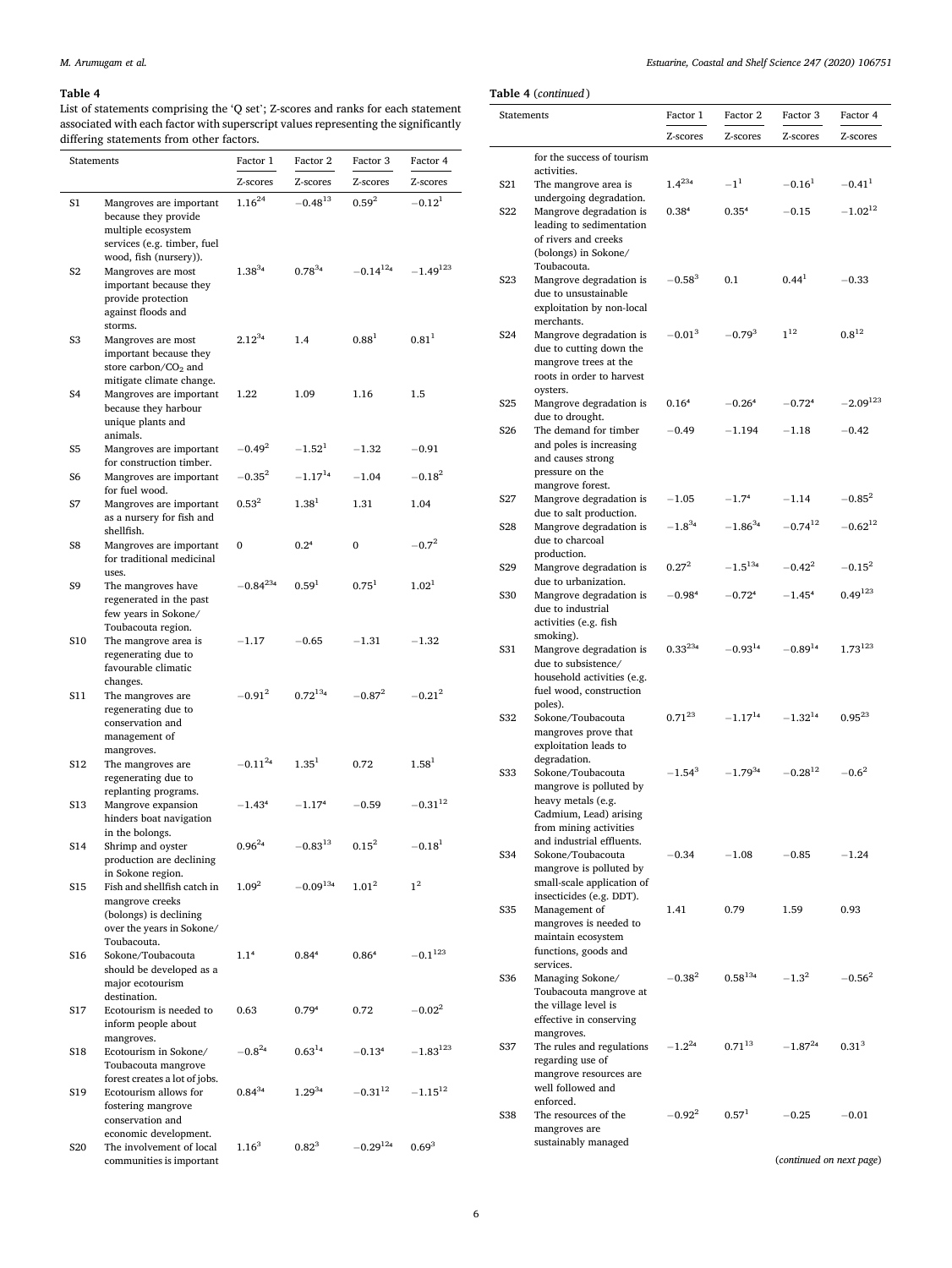### <span id="page-6-0"></span>*M. Arumugam et al.*

## **Table 4** (*continued* )

| Statements |                                                     | Factor 1          | Factor 2      | Factor 3          | Factor 4          |
|------------|-----------------------------------------------------|-------------------|---------------|-------------------|-------------------|
|            |                                                     | Z-scores          | Z-scores      | Z-scores          | Z-scores          |
|            | from an economic point                              |                   |               |                   |                   |
|            | of view.                                            |                   |               |                   |                   |
| S39        | The resources of the<br>mangroves are               | $-0.8^{2}$        | $0.38^{13}$   | $-1.44^{24}$      | $0.04^3$          |
|            | sustainably managed                                 |                   |               |                   |                   |
|            | from a social point of                              |                   |               |                   |                   |
|            | view.                                               |                   |               |                   |                   |
| S40        | The resources of the                                | $-0.44$           | $0.38^{34}$   | $-0.73^{2}$       | $-1.6^{12}$       |
|            | mangroves are<br>sustainably managed                |                   |               |                   |                   |
|            | from an ecological point                            |                   |               |                   |                   |
|            | of view.                                            |                   |               |                   |                   |
| S41        | Conservation of<br>biodiversity (the                | 0.34 <sup>2</sup> | $1.3^{14}$    | 0.87              | $0.46^{2}$        |
|            | diversity in plant &                                |                   |               |                   |                   |
|            | animal life) is important                           |                   |               |                   |                   |
|            | in Sokone/Toubacouta                                |                   |               |                   |                   |
| S42        | mangroves.<br>Parts of Sokone/                      | $0.18^{34}$       | 0.97          | 1.15 <sup>1</sup> | 1.48 <sup>1</sup> |
|            | Toubacouta mangrove                                 |                   |               |                   |                   |
|            | forest should be kept                               |                   |               |                   |                   |
|            | undisturbed and free of                             |                   |               |                   |                   |
| S43        | human activity.<br>Management should be             | $-0.96$           | $-1.324$      | $-0.45$           | $-0.13^{2}$       |
|            | focusing only on                                    |                   |               |                   |                   |
|            | Rhizophora spp., as this                            |                   |               |                   |                   |
|            | is the best tree species to                         |                   |               |                   |                   |
|            | generate timber, poles<br>and fuelwood.             |                   |               |                   |                   |
| S44        | The existing strictly                               | 0.94              | 0.72          | 0.86              | 0.86              |
|            | restricted and/or total                             |                   |               |                   |                   |
|            | ban on mangrove wood is                             |                   |               |                   |                   |
|            | important for mangrove<br>conservation.             |                   |               |                   |                   |
| S45        | There are no conflicts                              | $-1.69^{23}$      | $-0.68^{14}$  | $-0.3^{14}$       | $-1.6^{23}$       |
|            | between people and                                  |                   |               |                   |                   |
|            | government regarding<br>access to land and natural  |                   |               |                   |                   |
|            | resources (timber, fish,                            |                   |               |                   |                   |
|            | etc.).                                              |                   |               |                   |                   |
| S46        | Current mangrove                                    | $1.33^{34}$       | $0.6^{34}$    | $-1.02^{12}$      | $-0.86^{12}$      |
|            | management forest<br>involves protection while      |                   |               |                   |                   |
|            | ensuring resource access                            |                   |               |                   |                   |
|            | (for local people).                                 |                   |               |                   |                   |
| S47        | The shrimp and oyster                               | $-1.274$          | $-0.6$        | $-1.01$           | $-0.28^{1}$       |
|            | production industry is<br>well managed in Sokone/   |                   |               |                   |                   |
|            | Toubacouta.                                         |                   |               |                   |                   |
| S48        | The involvement of local                            | 1.99              | 1.9           | 1.29              | 1.59              |
|            | communities is important                            |                   |               |                   |                   |
|            | for the success of<br>mangrove restoration.         |                   |               |                   |                   |
| S49        | The mangrove                                        | $-0.34^{34}$      | $-0.95^{34}$  | $1.9^{124}$       | $0.81^{123}$      |
|            | restoration projects                                |                   |               |                   |                   |
|            | should be carried out by<br>NGOs working with local |                   |               |                   |                   |
|            | people.                                             |                   |               |                   |                   |
| S50        | The government should                               | 0.82              | 0.79          | 0.6               | 1.12              |
|            | be supporting mangrove                              |                   |               |                   |                   |
|            | restoration in Sokone/<br>Toubacouta (e.g. through  |                   |               |                   |                   |
|            | provision of planting                               |                   |               |                   |                   |
|            | material).                                          |                   |               |                   |                   |
| S51        | Sokone/Toubacouta                                   | $-0.023$          | $-0.453$      | 0.42 <sup>4</sup> | $-0.88^{3}$       |
|            | mangrove should be<br>divided in zones with         |                   |               |                   |                   |
|            | different access rules.                             |                   |               |                   |                   |
| S52        | Replanted mangrove                                  | $-1.19^{234}$     | $-0.02^{134}$ | $1.46^{12}$       | $1.48^{12}$       |
|            | trees should never be<br>harvested.                 |                   |               |                   |                   |
| S53        | Creation of (non-                                   | $0.96^{3}$        | 1.18          | 2.03 <sup>1</sup> | 1.39              |
|            | mangrove) village woods                             |                   |               |                   |                   |
|            | is an acceptable                                    |                   |               |                   |                   |

*Estuarine, Coastal and Shelf Science 247 (2020) 106751*

| <b>Statements</b> |                                                                                                                                           | Factor 1     | Factor 2     | Factor 3    | Factor 4     |
|-------------------|-------------------------------------------------------------------------------------------------------------------------------------------|--------------|--------------|-------------|--------------|
|                   |                                                                                                                                           | Z-scores     | Z-scores     | Z-scores    | Z-scores     |
| S54               | substitute for mangrove<br>woods.<br>The income generated by<br>afforestation allows the<br>populations to have<br>incomes other than the | $-0.9^{34}$  | $-0.34^{34}$ | $0.43^{12}$ | $0.62^{12}$  |
| S55               | cutting of wood.<br>Beekeeping in the<br>mangroves is a key<br>secondary income source<br>in Sokone/Toubacouta.                           | $-0.46^{23}$ | $1.08^{14}$  | $1.46^{14}$ | $-1.05^{23}$ |

#### **Table 5**

Characteristics of significantly loading participants for each factor.

|                          | Significant loaders                                                                                                                                                                                                                                         |
|--------------------------|-------------------------------------------------------------------------------------------------------------------------------------------------------------------------------------------------------------------------------------------------------------|
| Factor<br>1              | 1. Chief of a Forest Department<br>2. Conservator of a MPA<br>3. Village-level president of a community-managed MPA<br>4. Member of JICA (Japan International Cooperation Agency)                                                                           |
| Factor<br>$\overline{2}$ | 1. President of a village women's group<br>2. President of a women's economic interest group (apiculture trainer and<br>promoter)<br>3. Fisherman<br>4. NGO staff<br>5. Ecotourism entrepreneur<br>6. Local official for the Department of Water and Forest |
| Factor<br>3              | 1. Representative of a women's group for oyster collecting<br>2. Local scientist/teacher<br>3. Fisherman                                                                                                                                                    |
| Factor<br>4              | 1. Local representative of fishery control<br>2. Local representative of the Department of the Environment<br>3. Local village administrative officer for the Department of Water and<br>Forest<br>4. Local village leader                                  |

goods and services which are tied to it. Current management should make sure that certain parts of the region's mangrove forest are kept undisturbed and remain free of human activity (S35, S42). It is also stressed that current management needs to focus a bit more on facilitating alternative livelihoods in support of sustainable mangrove management (S55, S53). The importance of ecotourism is understood by all the adherents of Discourse 2. They stress that ecotourism fosters mangrove conservation and economic development, acknowledging that it is growing and creating a number of jobs in the region, but they call for its further development and for further involvement of the local people (S19, S18, S20, S16).

Discourse 2 indicates that the management of mangrove resources is acceptable at the moment, but the participants specify that it needs further improvement and that an inclusive style of management needs to be put in place (S37, S38). P27 expresses, "*Current management assures protection and conservation but does not always guarantee access of mangrove resources for the population in all regions equally*" (S46). P19 states, "*In Toubacouta the local people are involved in replanting and in conservation and in management but not at the base level where the management plan is made*". P22 recommends: "*There are many different initiatives by NGO and local people for managing the resources. The government should group these initiatives and formalize them and include them in the management plan*". In general, there is a shared opinion among the participants that the success of the conservation and management of the mangroves in their region is solely due to the involvement of the local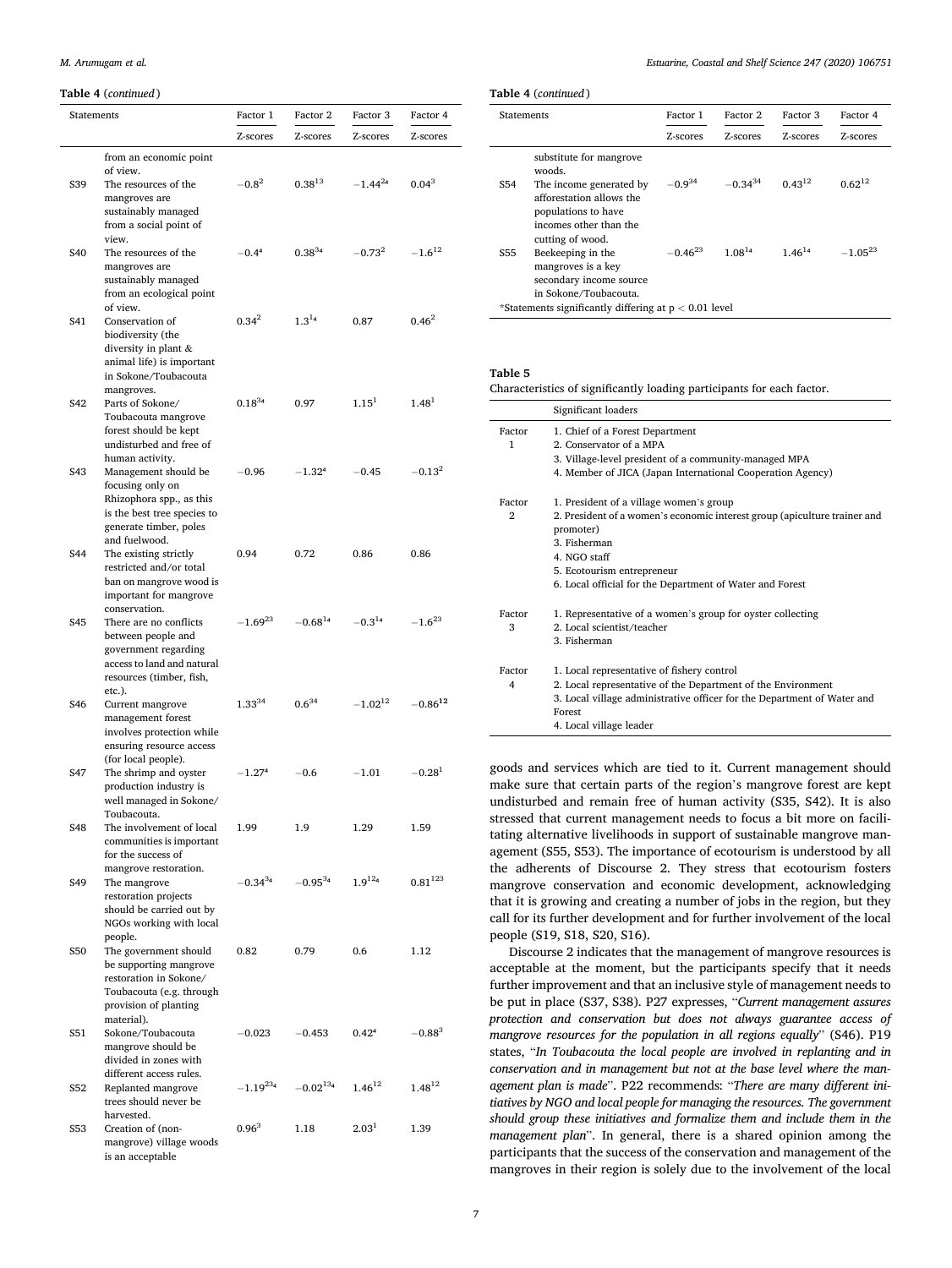people. Summing it up, P18 declares, "*It is more villagers doing conservation than government*" (S50).

## *5.1.3. Discourse 3* – *unhappy villagers: 'mangrove management is not working due to a lack of alternatives for the local people'*

Factor 3 explains 10.6% of the study variance. It is characterized by three participants being significantly associated with it. The supporters of this discourse are mainly found to be villagers living around Sokone. The focus of this discourse is on the alternatives that the local population find acceptable in order to reduce pressure on the mangroves' resources and to provide support for a diversification of livelihoods. The participants welcome the idea of creating a village forest for fuel-use in substitution of mangrove wood (S53). The female participants confess that they were encouraged to practice apiculture in the mangroves and that they see apiculture as a viable secondary source of income (S55). All the participants accept that the practice of apiculture was not widespread due to the lack of large-scale awareness and training programs. Participants significantly loading on this discourse support NGOs working with the local population to replant mangroves but call on the government and the NGOs to pay the population for carrying out the replanting, which they suggest will motivate the population to replant more and will provide them with an income other than that from the logging of mangrove wood (S49, S50, S54).

Discourse 3 seems to be a more pessimistic variant of discourse 2. Similar to discourse 2, it reflects the desire for an active form of management and highlights the importance of the involvement of the local communities in conservation efforts (S35, S48). Regardless, the participants appear unsatisfied with the current management and level of involvement of the local people (S46). P8 claims that the village-level management of the mangroves is not effective enough when it comes to conservation, and adds, "*People depending on the mangroves have a problem with the current management and the government rules concerning the access to the resources*" (S36, S44). As P8 explains, "*Mangroves have been the main source of livelihood for generations; to not be able to access or use them, is not an option for many villagers*". P16 asserts, "*People are not respecting the rules! But due to lack of surveillance they get away with it*" (S37). The general view is that the current management does not ensure access to mangrove resources for the local communities, and hence leads to illegal exploitation which further leads to conflict between the state authorities and the local communities (S46, S37, S36). P5 reveals, "*There is no particular method of mangrove resource management; there are only restrictions and people disregarding them,*" and according to P16, "*The resources are not well managed from any point of view, whether ecological, social or economic*" (S39, S40). In Discourse 3, the mangroves are valued for their harbouring of animals and plants and acting as nursery grounds for fish and shellfish (S4, S7).

# *5.1.4. Discourse 4* – *unhappy villagers: 'things need to change, but it's not up to us to act'*

Factor 4 explains 8.66% of study variance. There are four factordefining participants associated with this discourse. This discourse can be termed as the 'local/community opinion' discourse as the participants embodying this discourse are people from Sokone. Though Discourse 4 is similar to Discourse 3, it differs in aspects such as the reason provided for the mangrove degradation and for the current failures in mangrove management. The participants focused foremost on the fact that the surrounding mangroves have undergone degradation over the years mainly due to human subsistence/household activities (S31). They strongly deny that it was due to natural causes such as droughts, instead highlighting anthropogenic activities (S25). However, the discourse indicates that due to substantial replantation programs carried out in the region by NGOs with the villagers, the mangroves have been slowly regenerating in the past few years, though many of them felt this was not enough (S12, S9). They put forth that the involvement of the local community is important for the successful restoration of the mangroves, but they felt that the village-level mangrove management has not been effective (S48, S36). P10 discloses that "*Surveillance is nonexistent in many areas and the rules are not well applied by the officers,*" due to which some of the local people access the mangroves illegally (S37, S46). P11 believes, "*NGOs working separately and not with the municipal authorities is not fully effective,*" and stresses that the local people need to be consulted more on management and conservation decisions (S35, S48).

According to P23 "*The government needs to be more involved and supportive in replantation and conservation processes*," which the other participants agreed with (S50). There is a general consensus among the participants in this group that the resources of the mangroves are not well managed, especially from an ecological point of view (S40). S42, which calls for a section of the mangrove to be kept undisturbed and free of human activity, is highly supported by the participants and many of the participants also feel that the replanted mangroves should never be cut or used (S52). But at the same time, they oppose the idea of zonation which would subdivide the mangrove forest into zones with different rules (S51). P10 insists, "*Even the other parts of the mangrove forest need to be equally protected and that is only possible with the government collaborating with the villagers*". In Discourse 4, the mangroves are valued most for harbouring animals and plants, and not valued at all for the role they play in providing protection from floods and storms (S4, S2). There is a uniform agreement that ecotourism is not well developed in the area yet, that as such it has not created many jobs yet, and hence it is not seen as a contributing factor to economic development (S17, S18, S19).

## *5.1.5. Discourse 3 and 4: 'unhappy villagers'*

Discourses 3 and 4 can be grouped together into one larger discourse that indicates that the participants feel the current management does not encourage conservation while ensuring access to the natural resources for local people (S46). The strong opinion that exists is that the current village-level management is not fully effective as the rules and regulations are neither applied well nor followed properly (S36, S37), leading to a conflict between state officials and the local populace (S45). The other main idea governing these discourses is that the current management is failing due to the lack of alternatives and because the government is not playing a large enough role resource-wise (S53, S52, S46). The main focus is on asking for acceptable alternatives and including the local communities in the decision-making processes regarding management (as P11 opines, "*The village action group has to have more power*").

## *5.1.6. Consensus among participants*

Statements 4 and 44 are consensus statements that do not distinguish between any pair of factors at p *>* 0.01, which includes valuing the importance of the mangrove forest because it harbours unique plants and animals and evaluating the existing ban on mangrove wood logging. The participants exhibit positive stances on both of these statements. Statement S4 is consistently ranked between  $+2$  and  $+3$ , while S44 is ranked between  $0$  and  $+1$ . Statement 48 (the importance of the local community in mangrove restoration) was consistently ranked positively between  $+2$  and  $+3$ . Negative values ( $-1$  and  $-2$ ) were granted to S10 (mangrove regeneration due to favourable climatic conditions). Due to the fact that there are no industries or salt production in the immediate area, the participants believe there are no threats to the mangroves due to this (S27, S28, S33, S34).

## **6. Discussion**

#### *6.1. Diverging viewpoints*

Like the results of the previous studies concerning environmental resource management [\(Lansing, 2013](#page-9-0); [Rastogi et al., 2013](#page-10-0)), there is polarization among the identified discourses. Discourse 1, being the discourse coming from officials involved at the department level, takes a more defensive stance that embodies the idea that '*we are doing a good*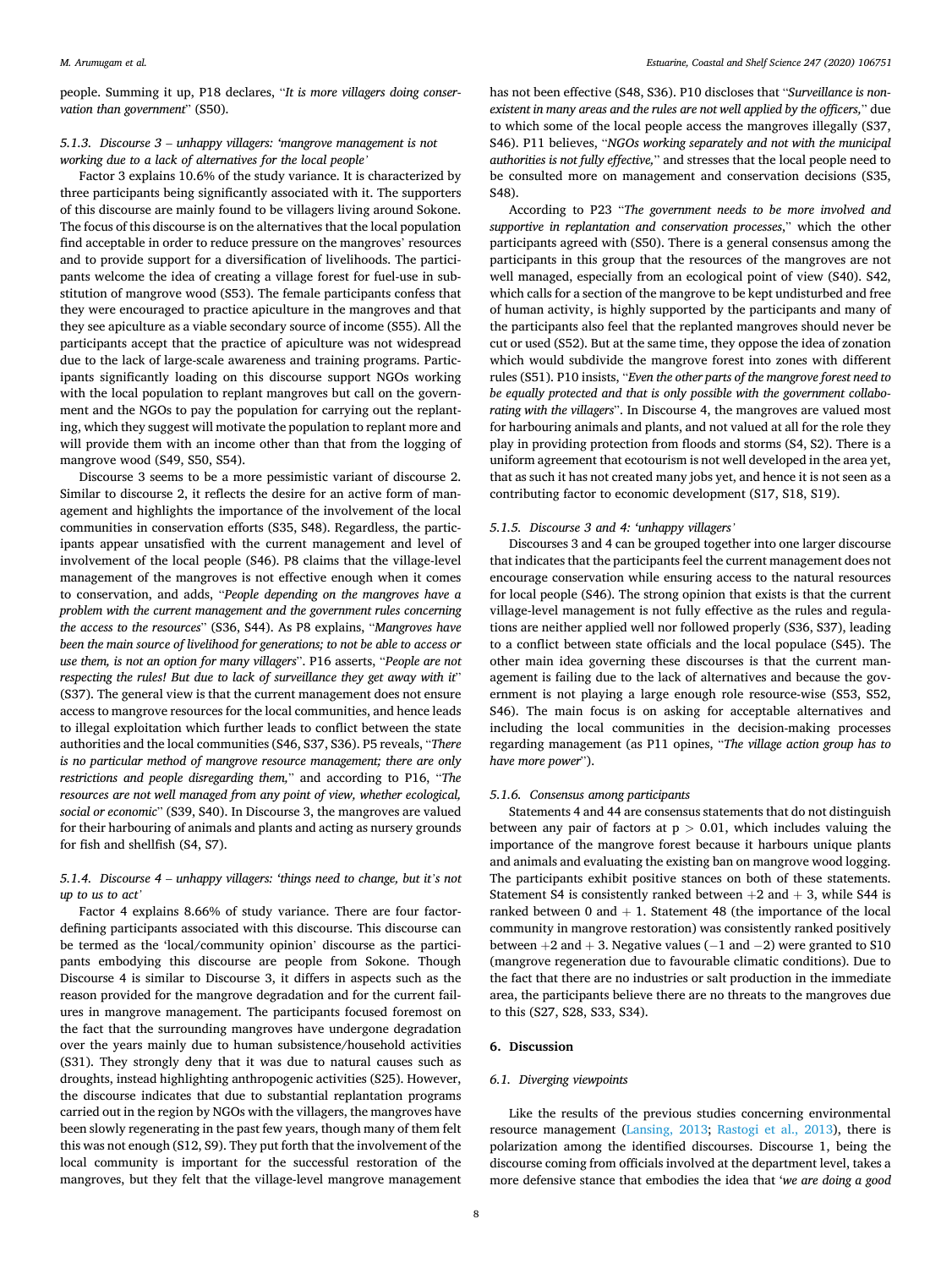*job because of which management processes we are involved in are working, but the local people need to do their part in their respective regions for the management to work at the community-level*'. This 'official discourse' also hints at stimulating the local population to take up further responsibilities and insinuates that the local people should not expect the government to do everything. Discourse 2 carries the opinion of the villagers aimed only at their neighbourhood (local level management). This 'happy villagers' discourse arises from the Toubacouta municipality where there is a marine protected area that was created and is managed by the community. This discourse credits the involvement of the local people as the sole reason for the satisfactory management process. They believe that it is '*all thanks to us, not the government*'. The advocates of this discourse accentuate that they are happy with the local village-level mangrove management but need a few remedial changes. However, Discourses 3 and 4 ask the State/government to further involve the local inhabitants and to provide them with a bigger role in the management process, insinuating that the current management is not working to the best of its ability. The adherents of these two discourses expect a bigger role from the government in the form of resources and opine that the government should do a better job at conserving the mangroves. This is interesting in light of the fact that group participants in Discourses 3 and 4 are stakeholders from the same municipality; according to the decentralization policy, they and their municipality should normally be implicated in management of the mangroves' resources.

The differing perceptions identified in this study imply a 'community vs. government' situation, with most of the discourses hinting at wanting a change in the current management process. This was not the case in the mangroves of Matang, Malaysia, where there was consensus among governmental and non-governmental stakeholders regarding the effectiveness of the current management. There, the management was clearly focused on the labour-intensive and relatively profitable organized timber and charcoal production, in a well-organized entrepreneurial setup with clearly defined roles, responsibilities, and benefitsharing (Hugé et al., 2016). Decentralization as observed in this study in Senegal, however, appears poorly executed: responsibilities seem to be simply transferred over to local units, which may be more accountable to the central government rather than to the local communities ([Ribot, 1999;](#page-10-0) [Lindsay, 1999\)](#page-9-0) — perhaps leading to the divergence of perspectives observed in this study. In some cases, the local units also lack the capacity to effectively manage natural resources (due to insufficient funds, staff shortage, etc.). This 'community vs. government' paradigm observed in the discourses, is visible and discussed in many cases concerning natural resource management around the globe [\(Fisher](#page-9-0)  [et al., 2007; Larson et al., 2010; Baynes et al., 2015](#page-9-0)).

## *6.2. Decentralization* — *A double-edged sword*

The perceptions indicating uneven management could be the result of a decentralized resource management process lacking a proper foundation. Despite far-reaching advocacy on behalf of decentralization, which supports the concepts of participatory process and community management, it is often the case with such efforts that the community faces a state of insecurity and legal uncertainty ([Bruce, 1999\)](#page-9-0) while lacking the knowledge of where the role of the government ends. This ambiguity can create confusion for both the management of and conservation process for mangrove resources. This can further result in one entity expecting the other to make a better effort, or in some cases one entity blaming the other, which can lead to setbacks in such endeavours. There is an indication of this scenario in this study, where the government officials and community stakeholders seem to have different expectations of each other regarding mangrove management responsibilities. There needs to be more clarity when it comes to communication and arrangements between the neighbouring communities and the government, to obtain a more uniform and effective region-wide management [\(Hoang Hao and Takeda, 2015](#page-9-0)). A similar situation of unclear, ambiguous division of responsibilities in the management process due to decentralization is seen in many African countries including Uganda and Kenya [\(Ribot, 2002](#page-10-0); [Oosterveer and](#page-9-0)  [Van Vliet, 2010](#page-9-0)).

Even though all the people who were consulted, including officials at various levels of management, called for greater involvement of the local communities, their statements over how this should be carried out often conflicted. While the officials pointed out that the locals should have to take up the responsibility of conserving the mangroves and other natural resources on their own, the villagers demanded that the government include them more during the planning stage. The local communities expect the government to do more for them, with this support taking different forms, such as provision of resources, paying the locals to do the replanting, and providing more guards to watch over the protected areas.

#### *6.3. Ecosystem service diversification and increasing livelihood options*

The importance of diversifying local livelihood options to curb dependency on natural resources has been recommended in various studies globally ([Dahdouh-Guebas et al., 2000;](#page-9-0) [Zorini et al., 2004](#page-10-0); [Datta, 2017](#page-9-0)). In this study too, opinions concerning alternatives and livelihood diversification occupy center stage. All stakeholders welcome the idea of alternative natural resources in place of mangrove resources, such as a village forest to meet local wood demands, and the promotion of alternative livelihood options like agriculture and apiculture. The stakeholders' willingness to lower their dependency on mangroves for wood (S5, S6, S26) is also in line with the study's finding that mangroves are valued more for their ecological functions such as harbouring unique plants and animals and storing carbon (S3, S4, S5) than for providing goods such as timber and fuelwood (S5, S6). This is surprising in that it is contrary to the findings of Hugé et al. (2016), where the utilitarian value of mangrove resources for humans dominates over their intrinsic value in nature. This could be the result of many awareness programmes conducted in the region highlighting the ecological importance of mangroves.

In the Sine-Saloum Delta mangroves, many recent statements and actions of the local communities demonstrate their interest in conserving the mangroves; however, difficulties with the current hierarchy of management, and a lack of communication between the village and national governmental levels hamper this willingness. While the future results of the current conservation policies and activities remain to be seen, the opinions presented by the consulted locals illustrate a promising basis for the conservation and sustainable management of mangroves in the future.

## **7. Conclusion**

The application of Q methodology in this study revealed three distinct perceptions of the stakeholders on current management of mangroves in the region: 'mangrove management is fragmented'; 'mangrove management works but some imbalances need to be corrected'; and 'mangrove management is not working and things need to change'. The discourses exhibit commonality in wanting improvement in current management but there is no agreement on what needs to change or in what direction. Awareness of these stakeholder perspectives can form the basis for analyses of the situation and conversations on the way forward. As assessed in this study, in the context of decentralization there are some benefits, such as implicating local people or increased mangrove regeneration, but also definite drawbacks and consequences. These have included the pitfalls related to a fragmented chain of management, a lack of communication between different levels of this management, as well as other issues related to the organisation of activities and conservation at the village level. As a pathway to achieve better management while also garnering support for conservation, it might be important to bestow a degree of autonomy upon the community to manage their resources, with clear guidelines as well as well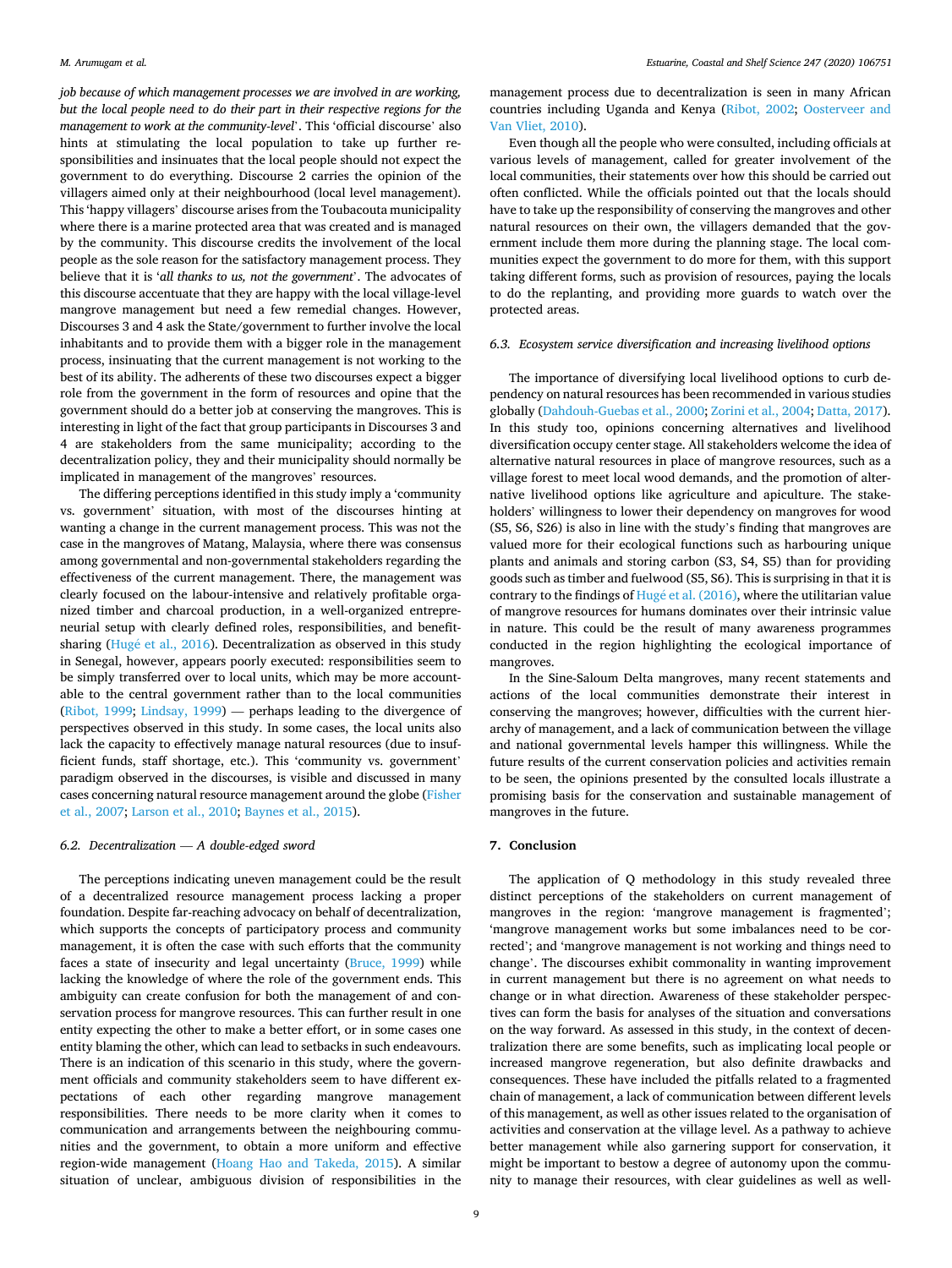<span id="page-9-0"></span>defined benefit-sharing mechanisms under the able supervision of the local government entity. The notion of many African countries (e.g. Uganda, Ethiopia) choosing decentralization is encouraging vis-a-vis including the community in the decision-making process; yet, in practice, it does not seem to work perfectly (at least not yet). The current mangrove management approach in Senegal could stand as an example of 'good on paper but tricky in practice'. Q methodology has permitted us to identify existing issues and consensus among stakeholders regarding current management, which can be considered a good beginning for policy debates. Based on the identified consensus and dissensus topics, stakeholders from the different municipalities can collaborate to achieve common goals for successful management at least at the local level. The identified discourses need to be explored in the context of future policy in the region as well as in Africa as a whole. Identifying and acknowledging diverse viewpoints of stakeholders can help develop resilient approaches towards natural resource management globally.

## **Declaration of competing interest**

The authors declare that they have no known competing financial interests or personal relationships that could have appeared to influence the work reported in this paper.

## **CRediT authorship contribution statement**

**Manjula Arumugam:** Conceptualization, Methodology, Investigation, Formal analysis, Writing - original draft. **Richard Niyomugabo:**  Resources. **Farid Dahdouh-Guebas:** Conceptualization, Methodology, Supervision, Writing - review & editing, Project administration, Funding acquisition. **Jean Hugé:** Conceptualization, Methodology, Supervision, Writing - review & editing, Project administration, Funding acquisition.

#### **Acknowledgements**

We wish to thank all the participants who took part in the study and the town of Auroville for the financial and moral support. Alexandre Senghor provided crucial logistical assistance. The field work for this study was funded by the commune of Zemst in collaboration with the Systems Ecology and Resource Management Research Unit of Université Libre de Bruxelles (ULB), Belgium. We wish to thank Liesbeth Vandenbroucke from Zemst commune for all the support. The paper was published with support of the Belspo-funded project 'EVAMAB – Economic valuation of ecosystem services in Man & Biosphere Reserves: testing effective rapid assessment methods in selected African MABs' (BL/58/ UN32).

#### **Appendix A. Supplementary data**

Supplementary data to this article can be found online at [https://doi.](https://doi.org/10.1016/j.ecss.2020.106751)  [org/10.1016/j.ecss.2020.106751](https://doi.org/10.1016/j.ecss.2020.106751).

## **References**

- [Abdullah, K., Mohamad Said, A., Omar, D., 2014. Community-based conservation in](http://refhub.elsevier.com/S0272-7714(19)31186-2/sref1) [managing mangrove rehabilitation in Perak and Selangor. Procedia - Social Behav.](http://refhub.elsevier.com/S0272-7714(19)31186-2/sref1)  [Sci. 153, 121](http://refhub.elsevier.com/S0272-7714(19)31186-2/sref1)–131.
- Ajonina, G.N., Diamé, E., Kairo, J.K., 2008. Current Status and Conservation of [Mangroves in Africa: an Overview, vol. 133. World Rainforest Movement, Bulletin.](http://refhub.elsevier.com/S0272-7714(19)31186-2/sref2)
- [Alongi, D., 2002. Present state and future of the world](http://refhub.elsevier.com/S0272-7714(19)31186-2/sref3)'s mangrove forests. Environ. [Conserv. 29, 331](http://refhub.elsevier.com/S0272-7714(19)31186-2/sref3)–349.
- [Barry, J., Proops, J., 1999. Seeking sustainability discourses with Q methodology. Ecol.](http://refhub.elsevier.com/S0272-7714(19)31186-2/sref4)  [Econ. 28, 337](http://refhub.elsevier.com/S0272-7714(19)31186-2/sref4)–345.
- [Baynes, J., Herbohn, J., Smith, C., Fisher, R., Bray, D., 2015. Key factors which influence](http://refhub.elsevier.com/S0272-7714(19)31186-2/sref5)  [the success of community forestry in developing countries. Global Environ. Change](http://refhub.elsevier.com/S0272-7714(19)31186-2/sref5)  [35, 226](http://refhub.elsevier.com/S0272-7714(19)31186-2/sref5)–238.
- Benitez-Capistros, F., Hugé, J., Dahdouh-Guebas, F., Koedam, N., 2016. Exploring [conservation discourses in the Galapagos Islands: a case study of the Galapagos giant](http://refhub.elsevier.com/S0272-7714(19)31186-2/sref6)  [tortoises. Ambio 45 \(6\), 706](http://refhub.elsevier.com/S0272-7714(19)31186-2/sref6)–724.
- Bodin, Ö., 2017. Collaborative environmental governance: achieving collective action in [social-ecological systems. Science 357 \(6352\).](http://refhub.elsevier.com/S0272-7714(19)31186-2/sref7)
- [Brown, S.R., 1980. Political Subjectivity: Applications of Q Methodology in Political](http://refhub.elsevier.com/S0272-7714(19)31186-2/sref8)  [Science. Yale University Press, New Haven and London](http://refhub.elsevier.com/S0272-7714(19)31186-2/sref8).
- [Bruce, J.W., 1999. Legal Bases for the Management of Forest Resources as Common](http://refhub.elsevier.com/S0272-7714(19)31186-2/sref9) [Property. FAO, Rome. Community Forestry Note No. 14](http://refhub.elsevier.com/S0272-7714(19)31186-2/sref9).
- [Bunting, P., Lucas, R., Rosenqvist, A., Rebelo, L.M., Hilarides, L., Thomas, N., Hardy, A.,](http://refhub.elsevier.com/S0272-7714(19)31186-2/sref10)  [Itoh, T., Shimada, M., Finlayson, M., 2018. The global mangrove watch - a new 2010](http://refhub.elsevier.com/S0272-7714(19)31186-2/sref10)  [baseline of mangrove extent. Rem. Sens. 10, 1669](http://refhub.elsevier.com/S0272-7714(19)31186-2/sref10).
- [Cormier-Salem, M.C., 2014. Participatory governance of Marine Protected Areas: a](http://refhub.elsevier.com/S0272-7714(19)31186-2/sref11)  [political challenge, an ethical imperative, different trajectory. Sapiens 7 \(2\), 1](http://refhub.elsevier.com/S0272-7714(19)31186-2/sref11)–13.
- Cuppen, E., Breukers, S., Hisschemöller, M., Bergsma, E., 2010. Q methodology to select [participants for a stakeholder dialogue on energy options from biomass in The](http://refhub.elsevier.com/S0272-7714(19)31186-2/sref12)  [Netherlands. Ecol. Econ. 69 \(3\), 579](http://refhub.elsevier.com/S0272-7714(19)31186-2/sref12)–591.
- [Dahdouh-Guebas, F., Mathenge, C., Kairo, J.G., Koedam, N., 2000. Utilization of](http://refhub.elsevier.com/S0272-7714(19)31186-2/sref13) [mangrove wood products around Mida Creek](http://refhub.elsevier.com/S0272-7714(19)31186-2/sref13) "Kenya" among subsistence and [commercial users. Econ. Bot. 54 \(4\), 513](http://refhub.elsevier.com/S0272-7714(19)31186-2/sref13)–527.
- Dahdouh-Guebas, F., Zetterström, T., Rönnbäck, P., Troell, M., Wickramasinghe, A., [Koedam, N., 2002. Recent changes in land-use in the Pambala](http://refhub.elsevier.com/S0272-7714(19)31186-2/sref14)–Chilaw Lagoon [complex \(Sri Lanka\) investigated using remote sensing and GIS: conservation of](http://refhub.elsevier.com/S0272-7714(19)31186-2/sref14) [mangroves vs. development of shrimp farming. Environ. Dev. Sustain. 4, 185](http://refhub.elsevier.com/S0272-7714(19)31186-2/sref14)–200.
- [Datta, D., 2017. Assessment of mangrove management alternatives in village-fringe](http://refhub.elsevier.com/S0272-7714(19)31186-2/sref15)  [forests of Indian Sunderbans: resilient initiatives or short-term nature exploitations?](http://refhub.elsevier.com/S0272-7714(19)31186-2/sref15)  [Wetl. Ecol. Manag. 26 \(3\), 1](http://refhub.elsevier.com/S0272-7714(19)31186-2/sref15)–15.
- [Datta, D., Chattopadhyay, R.N., Guha, P., 2012. Community based mangrove](http://refhub.elsevier.com/S0272-7714(19)31186-2/sref16)  [management: a review on status and sustainability. J. Environ. Manag. 107, 84](http://refhub.elsevier.com/S0272-7714(19)31186-2/sref16)–95.
- [Diaw, O., 2006. The national forest programme in Senegal: developing decentralized](http://refhub.elsevier.com/S0272-7714(19)31186-2/sref17)  [planning and management capacities. FAO. Unasylva 225 \(57\), 50](http://refhub.elsevier.com/S0272-7714(19)31186-2/sref17)–55.
- [Dryzek, J.S., 2005. The Politics of the Earth. Environmental Discourses. Oxford](http://refhub.elsevier.com/S0272-7714(19)31186-2/sref18)  [University Press, United Kingdom.](http://refhub.elsevier.com/S0272-7714(19)31186-2/sref18)
- [Duke, N.C., Meinecke, J.O., Dittmann, S., Ellison, A.M., Anger, K., Berger, U.,](http://refhub.elsevier.com/S0272-7714(19)31186-2/sref19) [Cannicci, S., Diele, K., Ewel, K.C., Field, C.D., Koedam, N., Lee, S.Y., Marchand, C.,](http://refhub.elsevier.com/S0272-7714(19)31186-2/sref19)  [Nordhaus, I., Dahdouh-Guebas, F., 2007. A world without mangroves? Science 317,](http://refhub.elsevier.com/S0272-7714(19)31186-2/sref19)  [41.](http://refhub.elsevier.com/S0272-7714(19)31186-2/sref19)
- [Edmunds, D., Wollenberg, E., 2003. Local Forest Management: the Impacts of Devolution](http://refhub.elsevier.com/S0272-7714(19)31186-2/sref20)  [Policies. Earthscan Publications, London, pp. 1](http://refhub.elsevier.com/S0272-7714(19)31186-2/sref20)–208.
- FAO, 2007. The World'[s Mangroves 1980-2005.](http://refhub.elsevier.com/S0272-7714(19)31186-2/sref21) *FAO Forestry Paper 153*, vol. 77. Forest [Resources Division, FAO, Rome](http://refhub.elsevier.com/S0272-7714(19)31186-2/sref21).
- [Fisher, R., Prabhu, R., McDougall, C. \(Eds.\), 2007. Adaptive Collaborative Management](http://refhub.elsevier.com/S0272-7714(19)31186-2/sref22)  [of Community Forests in Asia: Experiences from Nepal, Indonesia and the](http://refhub.elsevier.com/S0272-7714(19)31186-2/sref22) [Philippines. Center for International Forestry Research \(CIFOR\), Bogor, Indonesia,](http://refhub.elsevier.com/S0272-7714(19)31186-2/sref22)  [pp. 1](http://refhub.elsevier.com/S0272-7714(19)31186-2/sref22)–15.
- [Forrester, J., Cook, B., Bracken, L., Cinderby, S., Donaldson, A., 2015. Combining](http://refhub.elsevier.com/S0272-7714(19)31186-2/sref23)  [participatory mapping with Q-methodology to map stakeholder perceptions of](http://refhub.elsevier.com/S0272-7714(19)31186-2/sref23) [complex environmental problems. Appl. Geogr. 56, 199](http://refhub.elsevier.com/S0272-7714(19)31186-2/sref23)–208.
- [Friess, D.A., Rogers, K., Lovelock, C.E., Krauss, K.W., Hamilton, S.E., Lee, S.Y., Lucas, R.,](http://refhub.elsevier.com/S0272-7714(19)31186-2/sref24)  [Primavera, J., Rajkaran, A., Shi, S., 2019. The state of the world](http://refhub.elsevier.com/S0272-7714(19)31186-2/sref24)'s mangrove forests: [past, present, and future. Annu. Rev. Environ. Resour. 44 \(1\), 89](http://refhub.elsevier.com/S0272-7714(19)31186-2/sref24)–115.
- [Hamilton, S.E., Casey, D., 2016. Creation of a high spatio-temporal resolution global](http://refhub.elsevier.com/S0272-7714(19)31186-2/sref25) [database of continuous mangrove forest cover for the 21st century \(CGMFC-21\).](http://refhub.elsevier.com/S0272-7714(19)31186-2/sref25) [Global Ecol. Biogeogr. 25, 729](http://refhub.elsevier.com/S0272-7714(19)31186-2/sref25)–738.
- [Hoang Hao Tra, M., Takeda, S., 2015. Decentralization in Mangrove Restoration: a](http://refhub.elsevier.com/S0272-7714(19)31186-2/sref26) Critical Analysis – [Case Study in Central Coast of Vietnam. BRICS Initiatives for](http://refhub.elsevier.com/S0272-7714(19)31186-2/sref26) [Critical Agrarian Studies \(BICAS\). Chiang Mai Conference Paper No. 50.](http://refhub.elsevier.com/S0272-7714(19)31186-2/sref26)
- Hugé, J., Vande Velde, K., Benitez-Capistros, F., Japay, J.H., Satyanarayana, B., Nazrin [Ishak, M., Dahdouh-Guebas, F., 2016. Mapping discourses using Q methodology in](http://refhub.elsevier.com/S0272-7714(19)31186-2/sref27)  [Matang mangrove forest, Malaysia. J. Environ. Manag. 183, 988](http://refhub.elsevier.com/S0272-7714(19)31186-2/sref27)–997.
- [Lansing, D.M., 2013. Not all baselines are created equal: a Q methodology analysis of](http://refhub.elsevier.com/S0272-7714(19)31186-2/sref28)  [stakeholder perspectives of additionality in a carbon forestry offset project in Costa](http://refhub.elsevier.com/S0272-7714(19)31186-2/sref28)  [Rica. Global Environ. Change 23 \(3\), 654](http://refhub.elsevier.com/S0272-7714(19)31186-2/sref28)–663.
- [Larson, A.M., Soto, F., 2008. Decentralization of natural resource governance regimes.](http://refhub.elsevier.com/S0272-7714(19)31186-2/sref29) [Annu. Rev. Environ. Resour. 33 \(1\), 213](http://refhub.elsevier.com/S0272-7714(19)31186-2/sref29)–239.
- [Larson, M.D., Barry, D., Ganga, P., Colfer, p., 2010. Forests for People: Community Rights](http://refhub.elsevier.com/S0272-7714(19)31186-2/sref30)  [and Forest Tenure Reforms. Earthscan Publications, London, pp. 78](http://refhub.elsevier.com/S0272-7714(19)31186-2/sref30)–96. [International Forestry Review, 12\(1\).](http://refhub.elsevier.com/S0272-7714(19)31186-2/sref30)
- [Lindsay, J.M., 1999. Creating a legal framework for community-based management:](http://refhub.elsevier.com/S0272-7714(19)31186-2/sref31)  [principles and dilemmas. FAO. Unasylva 199, 28](http://refhub.elsevier.com/S0272-7714(19)31186-2/sref31)–34.
- [Mace, G., 2014. Whose conservation? Science 354, 1558](http://refhub.elsevier.com/S0272-7714(19)31186-2/sref32)–1560.
- [Mayaux, P., Holmgren, P., Achard, F., Eva, H., Stibig, H.J., Branthomme, A., 2005.](http://refhub.elsevier.com/S0272-7714(19)31186-2/sref33)  [Tropical forest cover change in the 1990s and options for future monitoring. Phil.](http://refhub.elsevier.com/S0272-7714(19)31186-2/sref33)  [Trans. Roy. Soc. Lond. B. Biol. Sci. 360, 373](http://refhub.elsevier.com/S0272-7714(19)31186-2/sref33)–384.
- [Mukherjee, N., Sutherland, W.J., Khan, M.N.I., Berger, U., Schmitz, N., Dahdouh-](http://refhub.elsevier.com/S0272-7714(19)31186-2/sref34)[Guebas, F., Koedam, N., 2014b. Using expert knowledge and modeling to define](http://refhub.elsevier.com/S0272-7714(19)31186-2/sref34)  [mangrove composition, functioning, and threats and estimate time frame for](http://refhub.elsevier.com/S0272-7714(19)31186-2/sref34) [recovery. Ecology and Evolution 4 \(11\), 2247](http://refhub.elsevier.com/S0272-7714(19)31186-2/sref34)–2262.
- [Mukherjee, N., Sutherland, W., Dicks, L., Hug](http://refhub.elsevier.com/S0272-7714(19)31186-2/sref35)é, J., Koedam, N., Dahdouh-Guebas, F., [2014a. Ecosystem service valuations of mangrove ecosystems to inform decision](http://refhub.elsevier.com/S0272-7714(19)31186-2/sref35)  [making and future valuation exercises. PloS One 9 \(9\), 1](http://refhub.elsevier.com/S0272-7714(19)31186-2/sref35)–9.
- Mukherjee, N., Zabala, A., Hugé, J., Nyumba, T.O., Adem Esmail, B., Sutherland, W.J., [2018. Comparison of techniques for eliciting views and judgements in decision](http://refhub.elsevier.com/S0272-7714(19)31186-2/sref36)[making. Methods in Ecology and Evolution 9 \(1\), 54](http://refhub.elsevier.com/S0272-7714(19)31186-2/sref36)–63.
- [Oosterveer, P., Van Vliet, B., 2010. Environmental systems and local actors:](http://refhub.elsevier.com/S0272-7714(19)31186-2/sref37) [decentralizing environmental policy in Uganda. Environ. Manag. 45 \(2\), 284](http://refhub.elsevier.com/S0272-7714(19)31186-2/sref37)–295.
- R Development Core Team, 2012. R: a Language and Environment for Statistical Computing. R Foundation for Statistical Computing, Vienna, Austria. Available at: [https://www.r-project.org/.](https://www.r-project.org/)